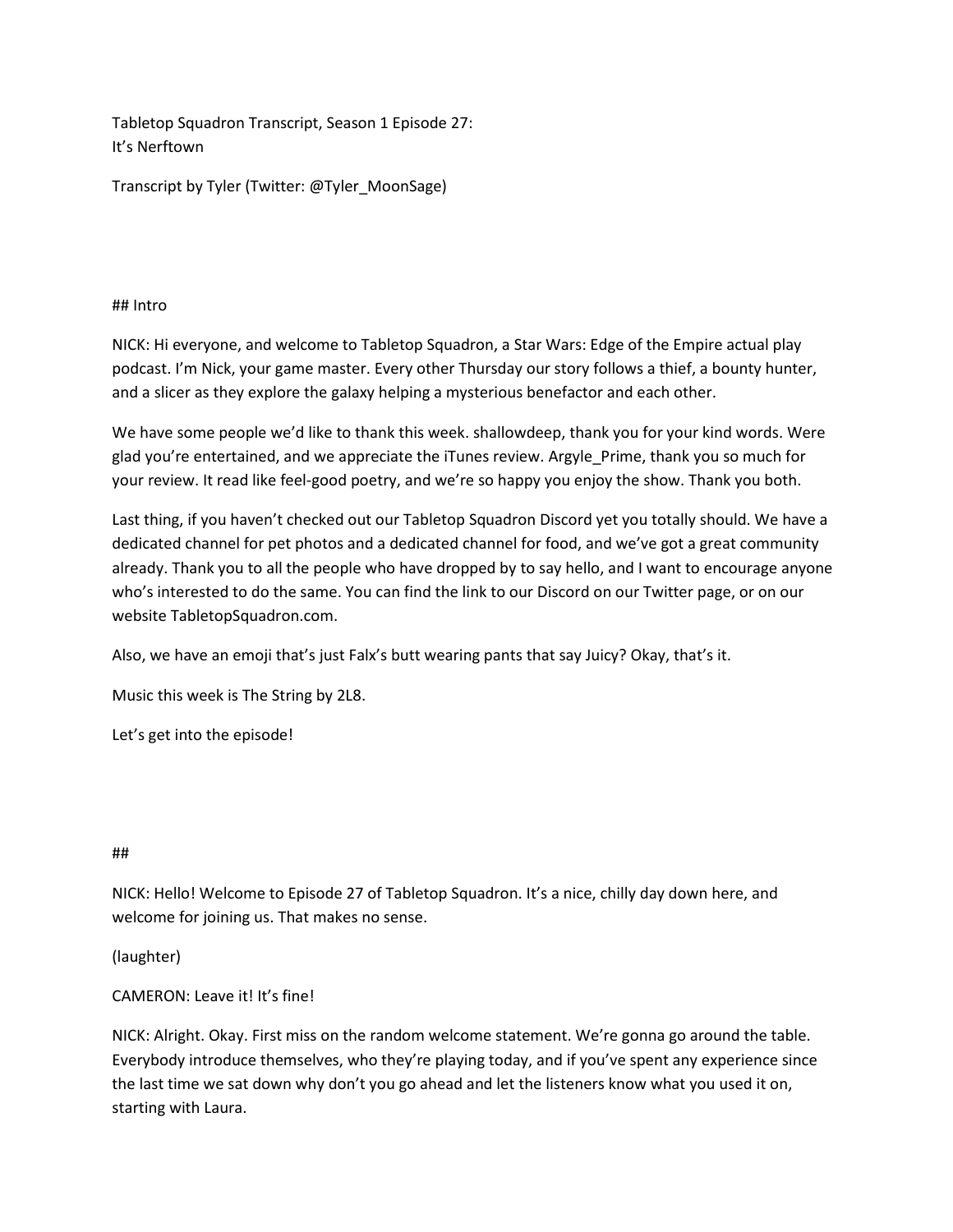LAURA: Hello. I'm Laura. I play Xianna'fan, a Twi'lek smuggler. I bought a new talent tree, or specialization tree. It's called Scoundrel. Then, I also put another rank in… I wanna say Skulduggery.

NICK: (laughs)

LAURA: I just wanted to say that word. I might have also put my point in it. Pretty sure.

NICK: Alright. Cool. Everybody's getting a little bit more competent. Always nice. Next up we've got Cameron.

CAMERON: Hello! I am Cameron, and I play Karma Nailo, the Nautolan bounty hunter. I upped my Piloting: Space to 2 because that seemed important, and then I became a god and upped my Ranged: Heavy to Rank 4.

NICK: Concerning.

CAMERON: Yes.

NICK: Okay! I'm sure you won't need to fly ships or shoot things in the Star Wars RPG.

CAMERON: They haven't come up at all so far, but I'm ready for when they do.

NICK: Actually, I don't think I've made you… Well, you've had to do a couple Piloting checks.

CAMERON: I have done several Piloting checks and I did not badly crash the ship on the last time through, but I felt a few more ranks may be beneficial in the long run.

NICK: Makes sense. Alright. Last up we've got Hudson.

HUDSON: Hello! I am playing Tink the Gigoran slicer. I added a third rank in Stealth and a second rank in Coordination, and I also got the Skilled Slicer talent. When I make a Computers check I can spend a triumph to make further Computers checks in the system and use them as maneuvers.

NICK: Wow, that's interesting. We'll have to find you a computer somewhere.

HUDSON: With other computers within the system.

NICK: Yeah, some sort of network situation. Eh, I'm sure it won't come up. Let's start off with the Destiny Roll!

CAMERON: One dark side.

HUDSON: Two light side.

LAURA: Two light side.

CAMERON: Okay. Good job, y'all.

HUDSON: Ooh. We did it.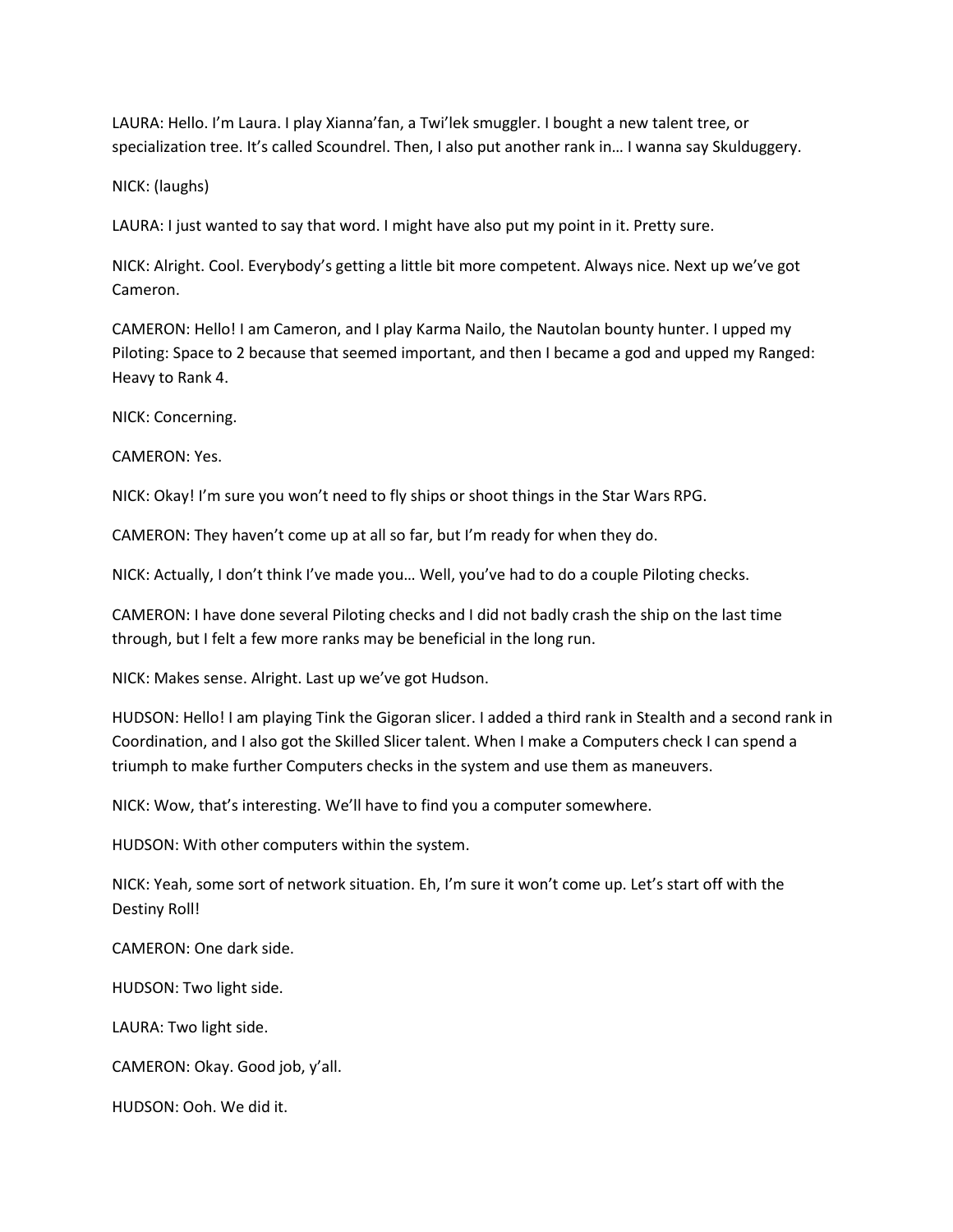NICK: Alright. When we last left off you did quite a lot, actually. Karma and Xianna infiltrated a Mon Cal cruiser that was simultaneously being attacked by the GGG gang. I'm not gonna try to say their name again. I've messed it up every time. They made friends with a new stormtrooper, they shot some bounty hunters, they shot some stormtroopers, I think? They fought some Gigorans. They stole some stuff, mostly Xianna. They got locked in a room at one point. And… No? You're making a face?

CAMERON: I don't think we actually shot any stormtroopers.

NICK: Yeah, I think you managed to avoid shooting the Nazis. That's kind of interesting.

CAMERON: Also, we didn't shoot the bounty hunters.

NICK: Oh yeah, you're right. Meh. Anyway.

CAMERON: I don't want to take credit for the stormtroopers' kills.

NICK: Either way, there was a big old fight on a capital ship, and they were able to procure some loot and procure some bounties.

CAMERON: Tink!

NICK: And they managed to rescue Tink…

#### HUDSON: yeah!

NICK: …who had been pressganged into service on this ship and made himself useful and then promptly betrayed them and went back to his original friends, so that's pretty fun. I think that was about it, so we'll go ahead and jump right into it.

We open on karma in the cockpit of the Afternoon Delight. Blue and red flashes wash over her face as she pilots the ship. The control panel is merrily lit and shows all is well. Karma is listening to some music. What kind of music is her piloting jam?

CAMERON: Like the Star Wars equivalent of 80s power ballads.

NICK: Cool. Is she moving and jamming to it or is she just focused on flying right now?

CAMERON: Probably jamming, bobbing her head, doing little arm waves.

NICK: Cool. The camera takes a moment to dwell on this scene of relaxed confidence, and then we cut further back into the ship. Xianna is sitting cross-legged on the floor of the main lobby. There are piles of cracked open safety deposit boxes and the contents of Xianna's turned out pockets scattered around. It's like a crate dragon over its hoard. She has just opened the most secure safety deposit box. Her face is lit with a slight yellow glow. As she pulls out the item the camera zooms in revealing a rod made of a single cut gem. It glows slightly. It's about the width of two fingers and half a meter long. There are strange—Are you okay?!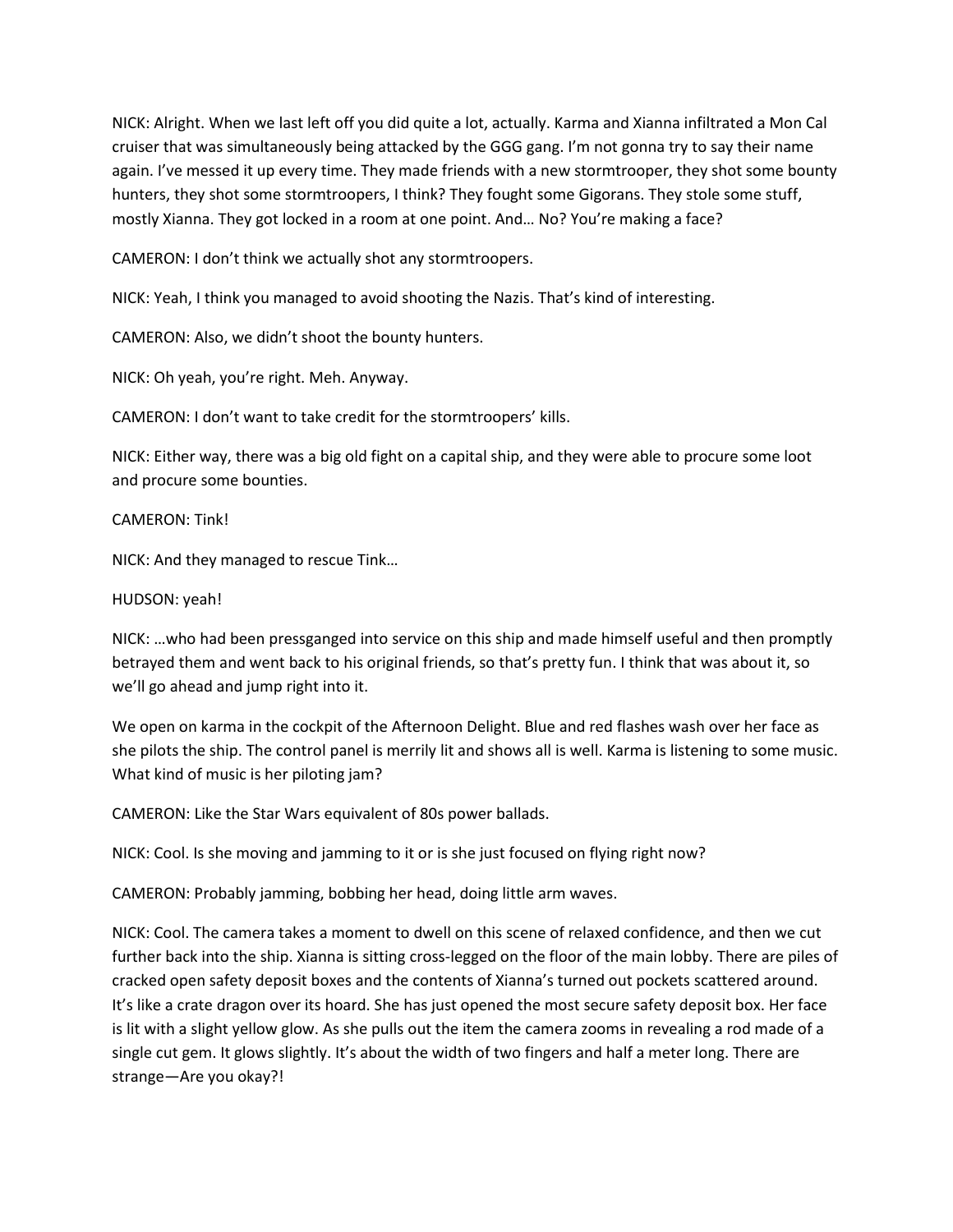HUDSON: (laughs)

LAURA: (giggling) It's just, you're describing something that sounds very much like a dildo.

NICK: Great. Thanks.

CAMERON: (laughing) And the face Hudson made! He nodded his head like 'yeah~'

LAURA: You can't say the word rod and two fingers thick without most of us thinking of a space dildo.

NICK: (groans)

LAURA: And you need to leave all of this in.

NICK: God damn it.

LAURA: Our audience needs to know. (laughs)

NICK: It's like a magic wand looking thing. Come on.

LAURA: Yeah!

CAMERON: Exactly!

HUDSON: (laughs) That literally made it worse.

CAMERON: (laughs)

LAURA: Do I need to explain that there is a Hitachi magic wand out there?

NICK: No…

CAMERON: Are you talking about—You want us to be thinking more like rebar?

NICK: I'm avoiding saying the word rabbit at this point. Yeah, so you find some sort of crystal fucking dildo, and it glows.

(laughter)

LAURA: I'm gonna add that to my list: Crystal Dildo.

NICK: Great. You can tell because it's made out of a large gem that it's probably worth quite a bit of money. It has some strange runes carved into it that you can't tell what they are.

CAMERON: People pay a lot of money for those 'gem dildos.'

NICK: So, rifling through the loot, we get a shot over Xianna's shoulder. She's picking up the different things that she found, it's all nondescript jewelry and things like that, and there's a little counter going up like 50 Credits at a time, 100 Credits at a time, and she gets the good stuff and gets rid of the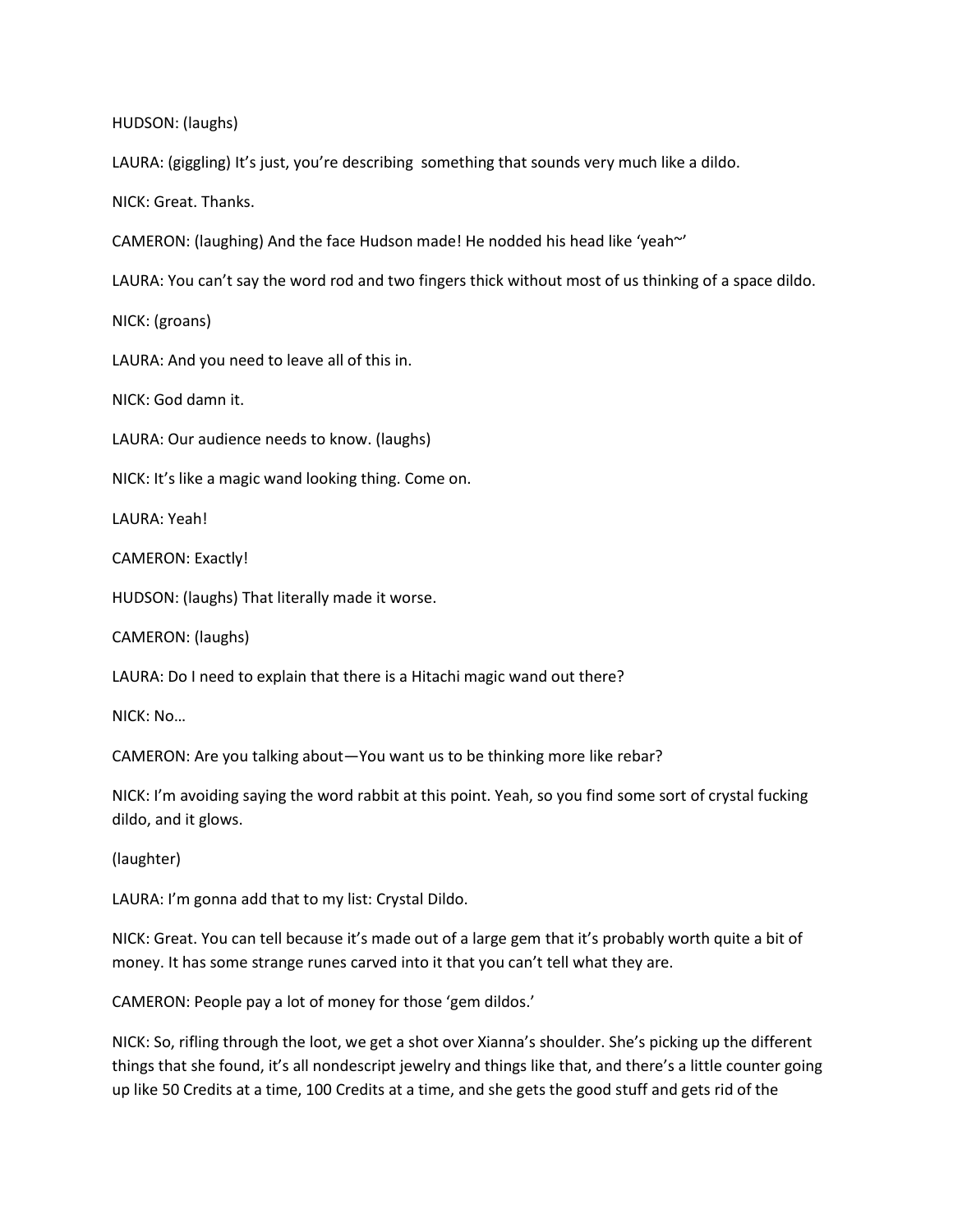personal documents that she can't spend. You have about 750 Credits worth of stuff right there. You can just straight put down Credits. You'll be able to offload it off screen whenever you want, easy-peasy.

LAURA: Cool.

NICK: The other item that I'm not going to describe, because it keeps making people giggle…

LAURA: The crystal.

NICK: The crystal. You're not sure what it's worth, you'll probably need to do some research on that, but a lot. Great. While that's going on and we hear the cash register sound over and over again as Xianna's taking stock… yes?

CAMERON: Did she officially find a kyber crystal last time?

NICK: Yeah, she super did. This is something else.

CAMERON: Yeah, I know, I just… You didn't mention the kyber crystal.

NICK: I forgot about it.

CAMERON: I thought that was her big win from getting locked in the room.

NICK: Yeah. So, on top of everything else, Xianna, you also have a kyber crystal which is… I don't know, purple maybe? What color would you like your fancy crystal to be, or did I say last time?

CAMERON: I don't remember.

LAURA: Yellow!

NICK: Yellow. Okay. You have a big, fancy kyber crystal.

CAMERON: Don't get it confused with your dildo.

LAURA: No, no, no. See, Kyber Crystal yellow, and then underneath is Crystal Dildo. They're different.

NICK: (huffs) Great.

## CAMERON: (laughs)

NICK: Yeah. The crystal's not worth as much. It's probably worth about 1,000 Credits. It's uncut, it's not particularly setup for anything useful. It's not weapons grade, but it is nice. It would make nice jewelry. Tink, at the end of the last episode you were napping on the couch. You had an arm thrown over your eyes and were decompressing from your near-death experience and kidnapping. Are you still sleeping or have you moved on to something else?

HUDSON: I moved on to something else. I'm basically going to get a snack, kind of rubbing my eyes, waking up, seeing what's in the kitchen.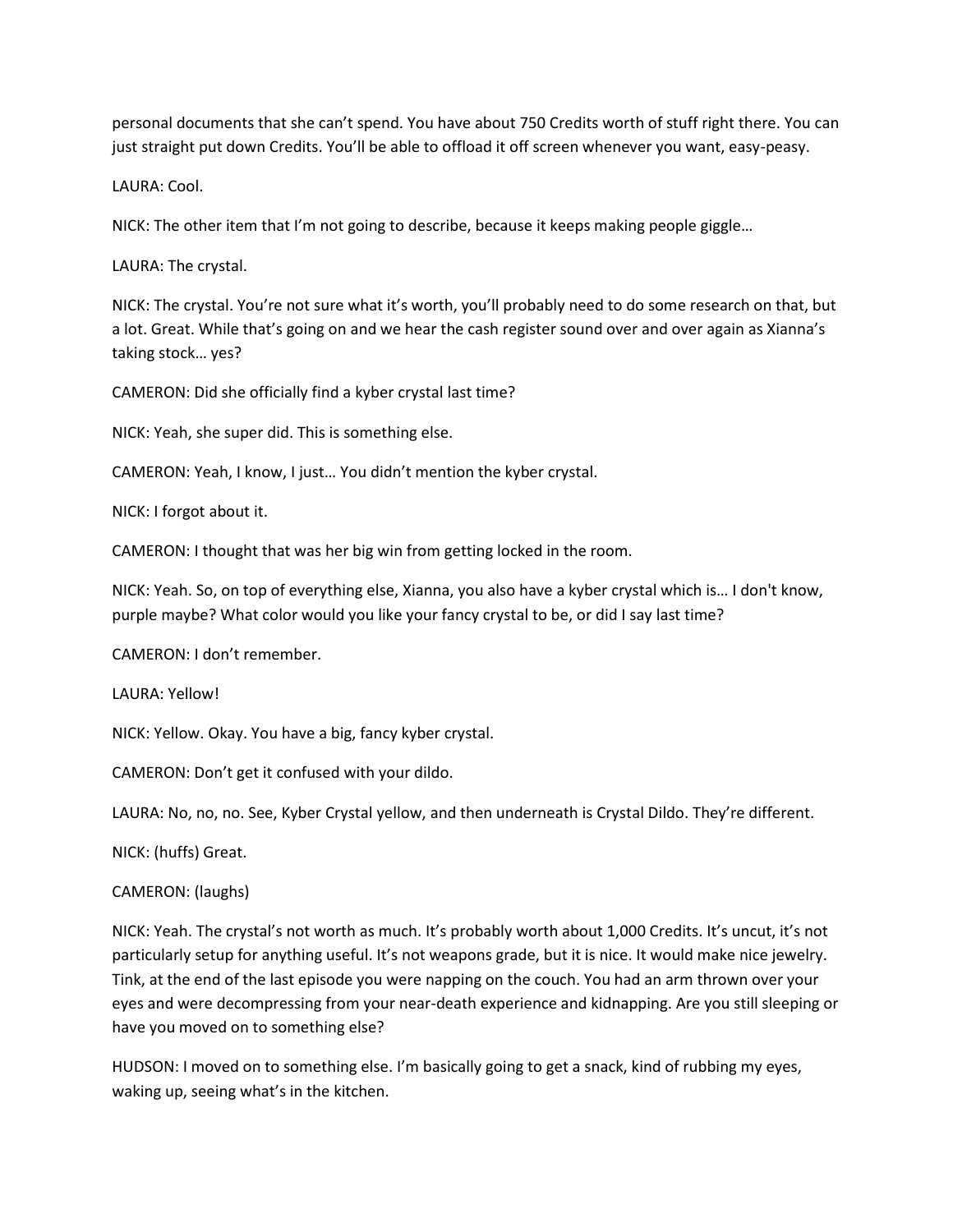NICK: (laughs) We get a shot of (hums intro to Old Time Rock & Roll by Bob Seger) and Tink sliding barefoot into the kitchen, and then the camera quickly cuts away before we have to pay for it. Cool. You're eating, flying… The next shot we have is the Afternoon Delight coming in to land at the same space port as before. Nerftown is a durasteel and duracrete port with prefab buildings surrounded by newer wooden buildings spreading out into the prairie. Same place. We get an over-the-shoulder shot of Zubo waving as the ship returns. He smiles as he sees the ship is relatively undamaged. This is the first real time we've seen the ship after it's upgrades including the night shadow coating. What does the ship look like now?

CAMERON: I'm gonna say our lady survived.

LAURA: Yeah. My initial reaction was just to say it's all murdered out… which means it's just all mat black.

CAMERON: yeah, except for our pin-up girl.

LAURA: They just painted a square around it. They didn't actually go up and redo it, they just left…

NICK: (laughs) There's just a square.

LAURA: …an unpainted square around her.

NICK: So, to radar, from a very specific angle, you'll look like a floating square of durasteel in space?

CAMERON: Yeah. We will look like space junk.

NICK: Interesting. The pin-up girl is untouched. What was the other upgrade you put in?

CAMERON: It was just the night shadow coating but we did the upgraded night shadow coating, so it both reduced the range band for sensors picking us up but then it also reduced our Silhouette by 1.

NICK: Got it. Got it. Okay, cool. You land. You have no problems. You already paid for your port fee from earlier, this was just almost a test drive of the repaired ship. Everything feels in order. What do you do now?

HUDSON: "I wonder if my weapon is done."

CAMERON: Where are you on the ship when you say that? (laughing) I don't know if any of us hear you.

NICK: Tink looks up from a sandwich, says that out loud.

HUDSON: Looks around, there's no one there.

NICK: (laughs)

CAMERON: And the ship coms are turned off because Karma's been rocking out to music in the cockpit.

HUDSON: Yeah. The sandwich is peanut butter banana, and I'm walking around.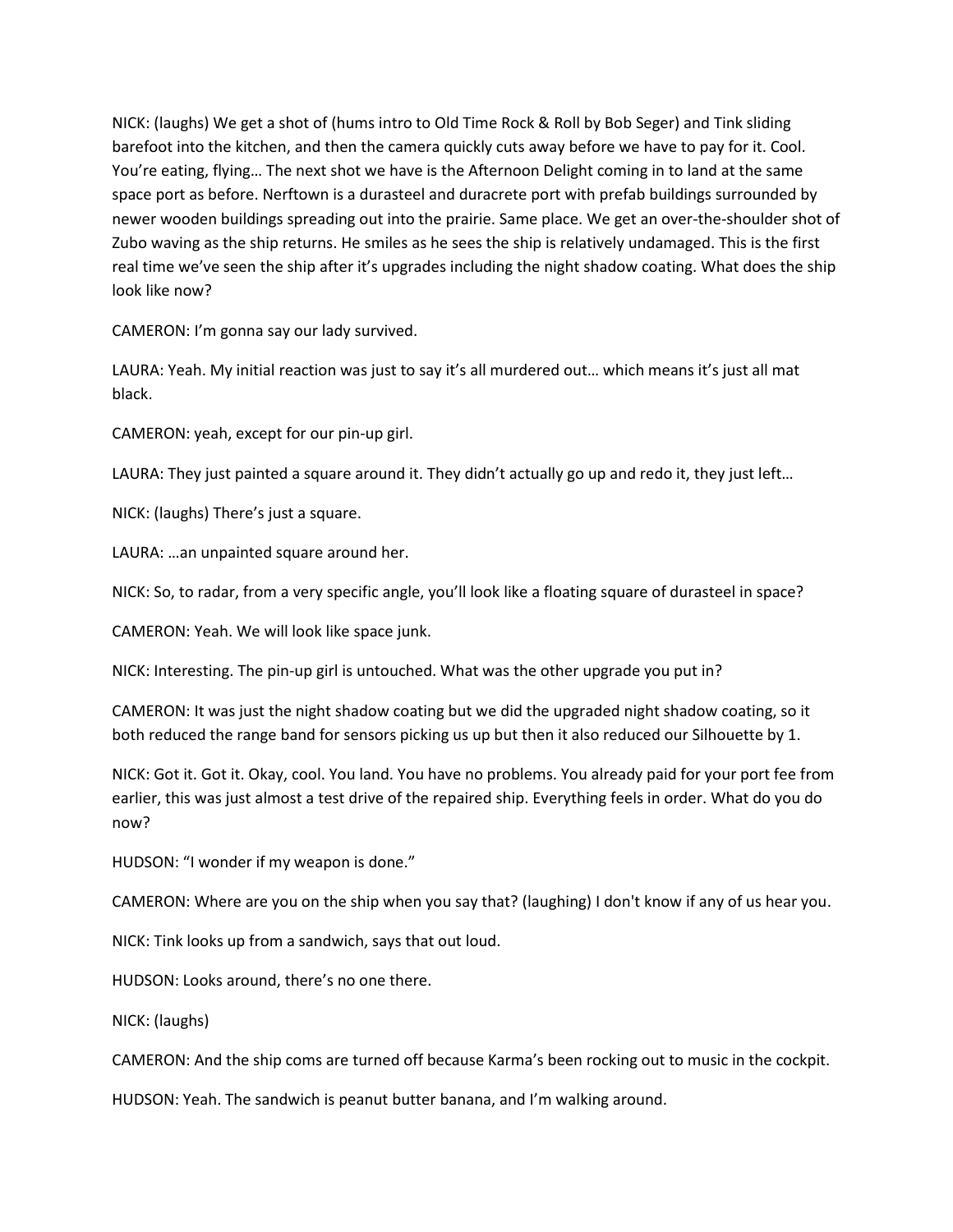NICK: Ooh, that sounds good.

HUDSON: I walk around and try to find the others, and then I try to ask them if we can go look for my sword, but the peanut butter banana is in my mouth so it's kind of sticking to the roof and making it really sloppy.

NICK: Yuck.

CAMERON: (laughs) ew.

HUDSON: "(mumbles) ready?"

LAURA: "Tink, I do not understand what you are saying."

NICK: His translator mask just keeps talking over the noises he's making and saying "error, unintelligible, error, error."

CAMERON: It's like he's having to lift it up so that he can take a bite of his sandwich and then he's not quite fully reattaching it whenever he puts it back, so it's only catching half of his words anyway, so on top of just the chewing noises coming through (laughs) it can't quite translate everything.

LAURA: It's just half of the (growling grumbles) and 'Error! … Car! Error! Error! Sand… carriage? Error!' (laughs)

HUDSON: yes. That's what's happening. I do end up swallowing the massive amount of peanut butter and I get the… I want to call it a transcoder, but that's not it.

LAURA: your translator.

HUDSON: My translator. I get my translator back on. "Do you think my weapon's done? Should we go check on that?"

LAURA: "Oh yeah. We can go check on that. I have to sell some things anyways."

CAMERON: Karma slides out of the cockpit. "Oh yeah! Those should be done. Let's go!"

NICK: Da-dun~

HUDSON: Da-dun~

CAMERON: Swipe cut!

NICK: We get the zoomed out shot of people just walking off of the ship that they do for scene transitions that quickly cuts to the crew walking through the streets of Nerftown.

CAMERON: We get the cut of us badass walking off the ship, we're about to go on an adventure, and then Karma pauses. "Wait, hold on. We have bounties on the ship." (laughs) And turns around and walks back in.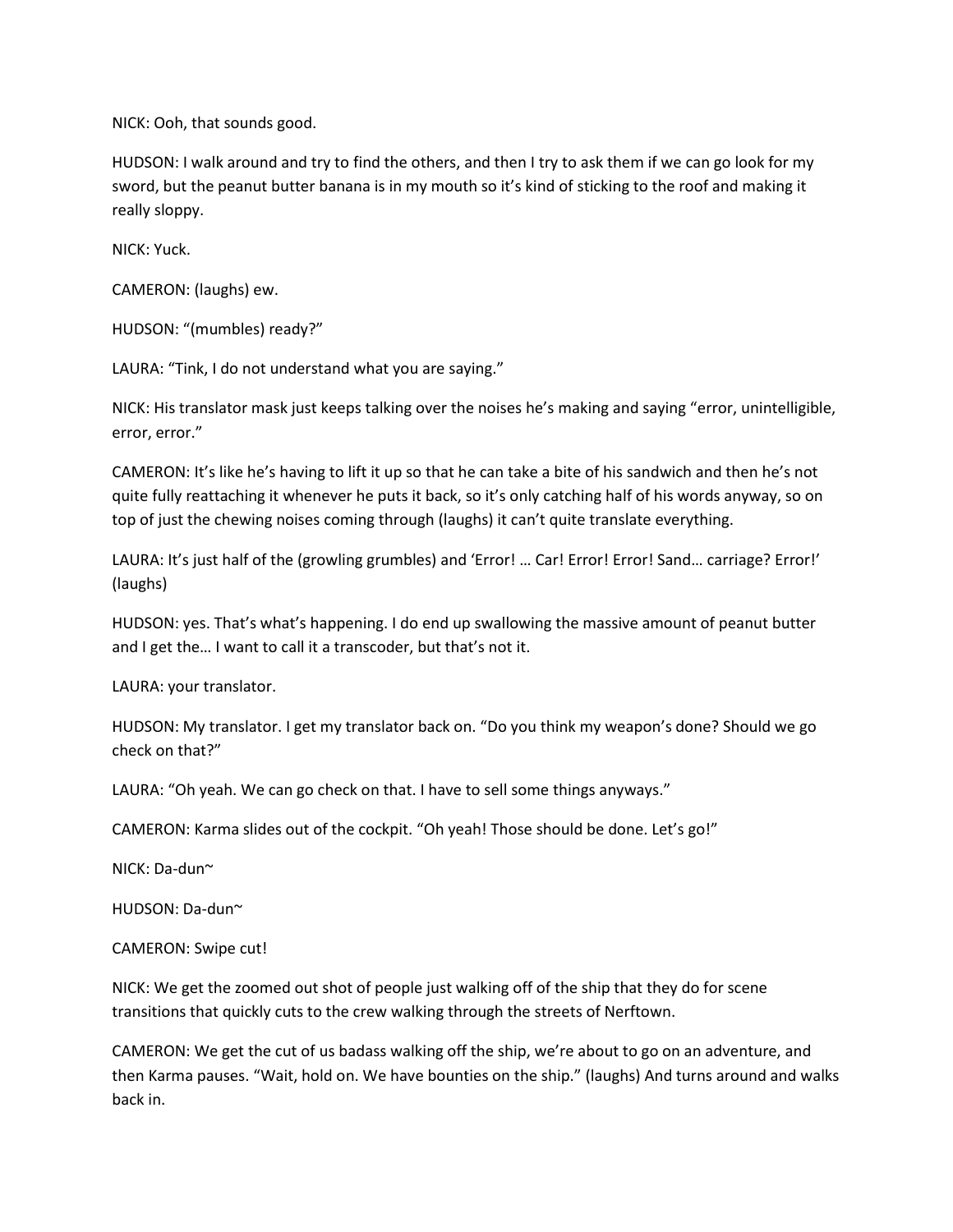NICK: (laughs) Okay. You go get the hover cart of dead Gigorans?

CAMERON: yes.

NICK: Okay. You're gonna push that through town.

CAMERON: Yes. They're used to me just walking around with bodies at this point.

NICK: It's like the second time you've done it in two days.

CAMERON: I was pushing the Slippery Nerfs around, and Xianna was pushing the broken Tink around, so they're just used to this. Everyone's like 'oh yeah, they got more bodies.'

NICK: 'I wonder if they work for a hospital.'

CAMERON: Yup. That's it.

HUDSON: 'That doesn't look like the way you should stack different bodies.'

NICK: (laughs)

CAMERON: 'I'm sure they're fine. They're sleeping.'

NICK: Just a weird crowd of dumb-looking NPCs, turns around and wanders off. Great. They won't come back. Cool.

CAMERON: Boo-bwoop! I lock the ship again.

NICK: You lock the ship, boo-bwoop. Okay. So, are you headed to the bounty office first or to get the weapons first?

CAMERON: yeah. On my cart I have all of the Gigorans from the GGGs, the only one of who is still alive is Ziller. Then I also have the carbine and the four light blasters on the cart as well that I was going to sell Krylon.

NICK: Right. Okay.

CAMERON: I'm taking the bodies first, because Ziller may wake up at some point.

NICK: We get the shot of you all heading through the ship. One thing we do notice is Tink's limp is pretty much completely gone at this point. That was just for flavor stuff, but remember your knee was all jacked up and it as a long healing process. That is good, because it's been three days of you having direct bacta implants into your knee, which is fun.

HUDSON: So, if you were to put this numerically, would you say that I'm at a threshold of 17 and fully repaired?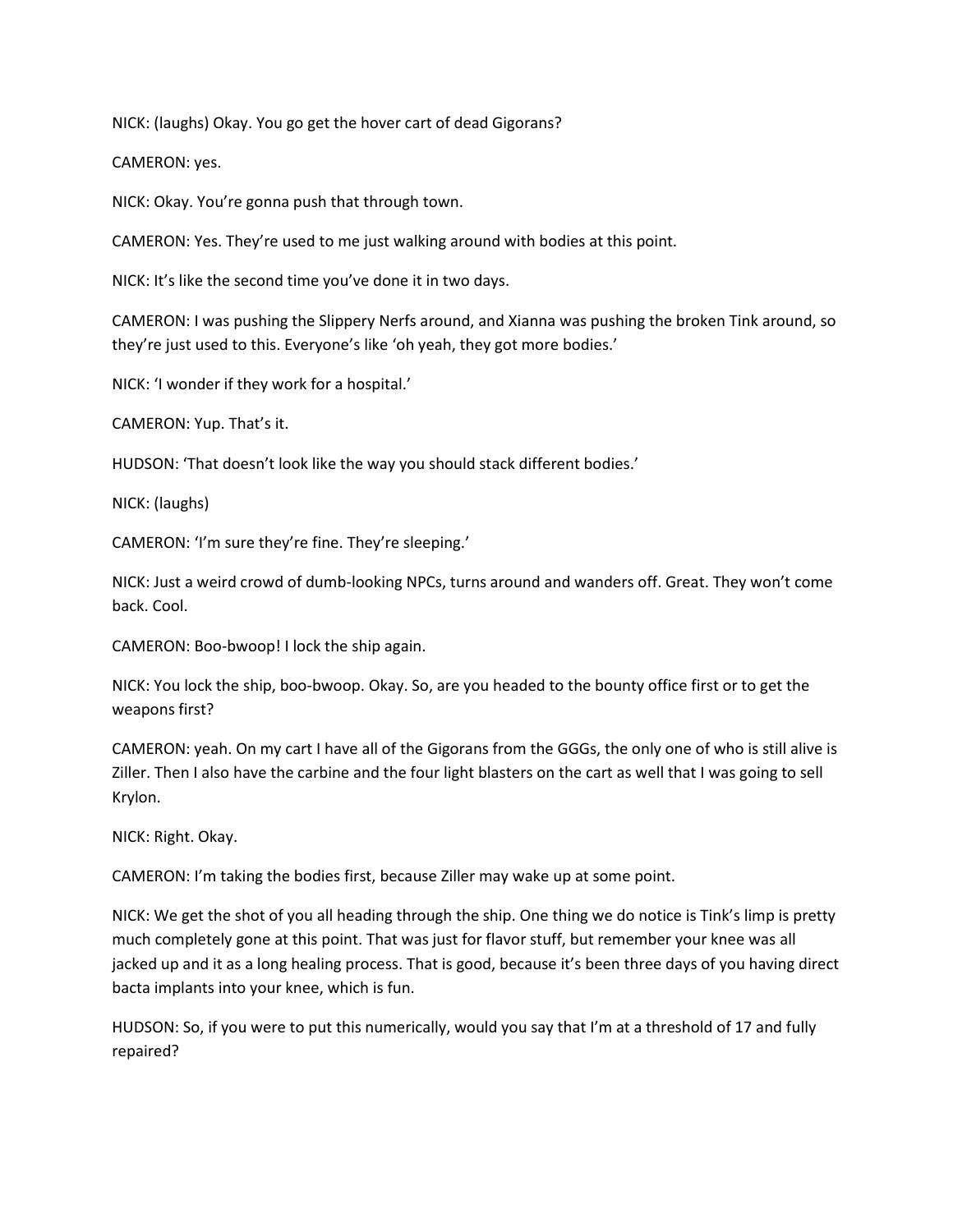NICK: No, this is the last critical hit. If you're still kind of bloodied up from getting shot a bunch by stormtroopers you may want to take care of that.

HUDSON: Got it.

NICK: You head towards the LAW… office, and the camera pans away from the crew as they head that direction. We see a Human man in a black vest wearing a flat brimmed hat. He's leaning against a wall watching the crew head by. A shorter man who's older and has a wrinkled face is leaning through a window talking to someone inside. The younger man elbows his companion and nods towards the crew who are chatting amongst themselves as they walk down the street. The older man hits his head on the window as he turns to look. "Oof!" And he rubs at his head. "That's her?"

The younger man nods. "Yeah, that's her," and the camera zooms back to the crew. Where are you headed next, law office, right?

CAMERON: Law office.

LAURA: Oh no. They're heading to the law office. Xianna just immediately peels away. "I have things to sell. BRB. Heh."

CAMERON: "Okay. Just meet us at the weapon shop."

LAURA: "Okie~"

NICK: Cool. We'll do law first and then you can fence stuff. You walk into the office. You hear a bell ding across the door and the, sheriff?, I guess, she's sitting behind her desk. "Oh. You're back, and—Oh! Man, you work pretty fast, huh?"

CAMERON: "I work better when I… I need stuff to do. I was bored this week."

NICK: "Okay… You know it's okay to take some time and relax. Out here in the sticks we do that quite a bit."

CAMERON: "Oh, I think we're gonna go on safari later."

NICK: "… Okay. yeah. Hunt giant animals, that's relaxing."

CAMERON: "No, just look at them."

NICK: "Oh, okay."

CAMERON: "Safari doesn't necessarily involve hunting. We're doing the pure tourist safari. We're just gonna go hope we see animals."

NICK: "Where are you going on safari? I wouldn't recommend Engebo 5 for that."

CAMERON: "Yeah, we already saw the nerfs."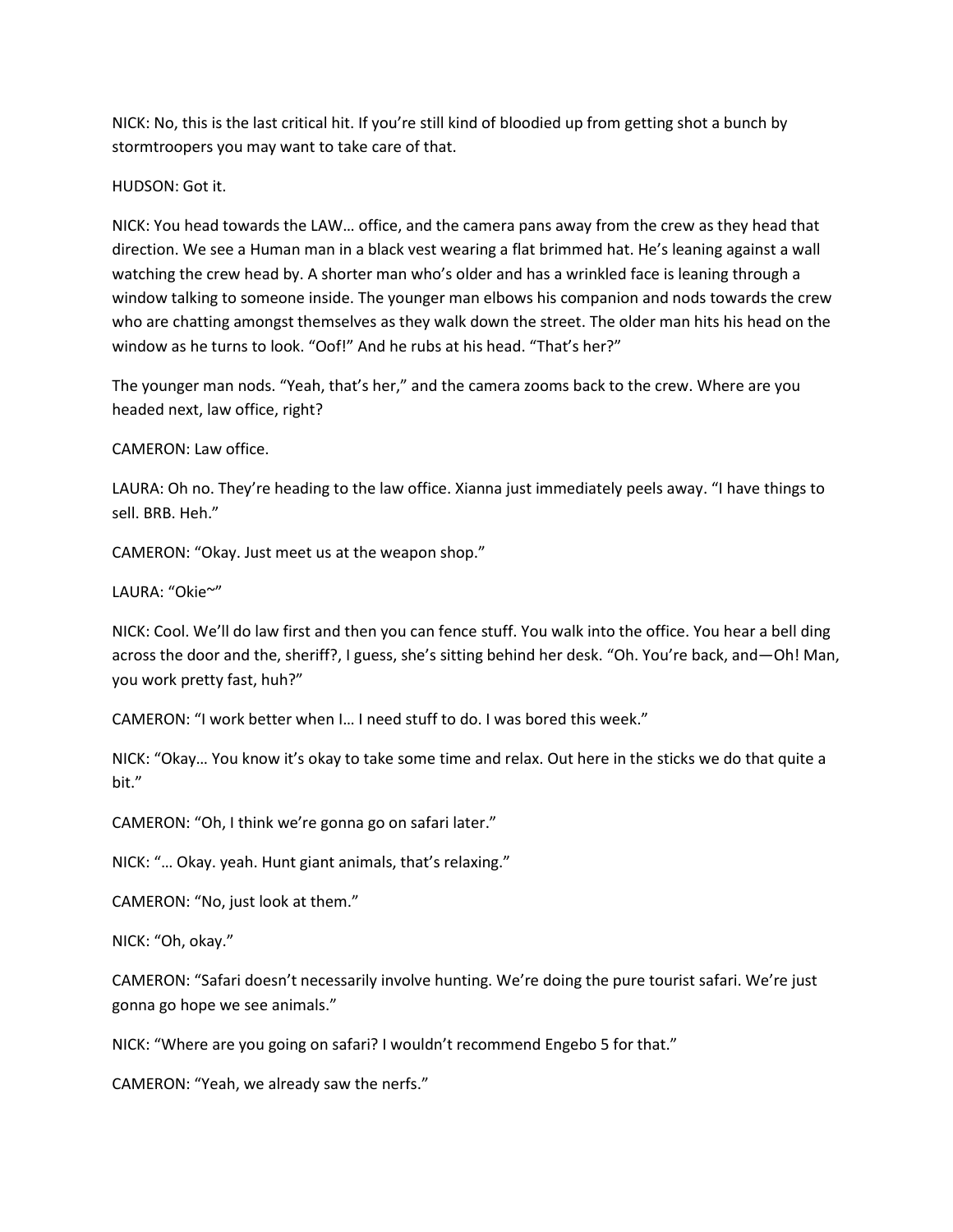NICK: "Yeah. There's not a lot of other wildlife, that's why the nerfs are so successful here. So, where are you gonna go?"

CAMERON: "I'm not sure. (laughs) We need to get with our travel agent."

NICK: (laughs) Okay.

HUDSON: "We're looking for the best deal with the most animals combo."

CAMERON: "Yeah, with the animal guarantee, so that if we don't see the animals then we get our money back."

HUDSON: "It would be cool if we went to one where the animals that were previously extinct are now there again," (laughter) "but it's like a surprise, so you don't know you're gonna see ones that you thought were extinct but then they pop back up."

LAURA: Oh, and you get in little vehicles that are like on a cart and you see they're in closures, and they're all female so that way they don't accidentally reproduce, but uh, life finds a way…

HUDSON: Ugh.

LAURA: And then they break out, and I hope you all know where I'm going with this. It ends with Jeff Goldbloom shirtless. (laughs)

HUDSON: Ah, surrounded by dodo birds and woolly mammoths.

CAMERON: (smiling) That sounds like the perfect safari.

NICK: We're gonna create a Star Wars race that's just Jeff Goldblooms. They all just look like Jeff Goldbloom from various things.

CAMERON: From all of his different movies. (laughs)

LAURA: And they're all shirtless.

NICK: Yup.

HUDSON: Apartments.com is still a thing.

(laughter)

NICK: Okay. The sheriff looks at your hover cart of bodies. "Are any of these alive, or…?"

CAMERON: "yes! Ziller! The boss." I pull one of them up by his handcuffs.

NICK: He rises slightly off of the cart. He's a very large Gigoran in a pleasant clover green color. The striped ones all are scored with blaster marks and signs of explosions. "Okay, well, help me get him into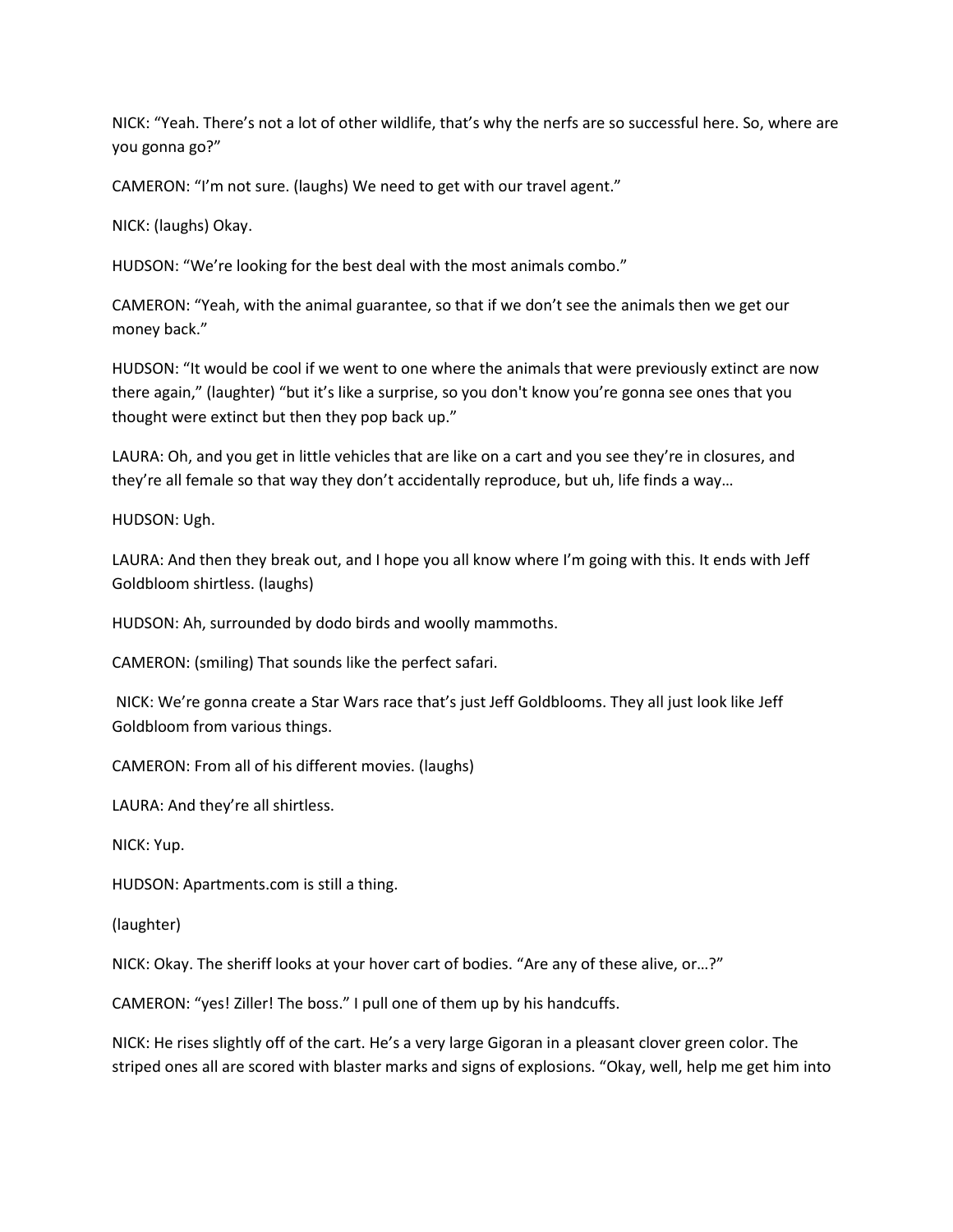a holding cell and we can just push the other ones out back with all the Slippery Nerfs that you brought me."

CAMERON: "Okay!"

NICK: Tink, do you help with this?

HUDSON: Oh yeah.

NICK: Okay. We get a scene of the three of you all tossing him into a cell. He does the thing where he lands on his face and his butt sticks up in the air real high.

CAMERON: And then it slooowly flattens out.

NICK: The sheriff spits in his direction and locks up the cells.

CAMERON: Karma retrieved her handcuffs beforehand and slid them back up on her tentacles.

NICK: Smart. Keep your gear. The back door of the jail is open. You notice that the cells are four wall durasteel cages, but the walls of the building are just light wood, nothing particularly secure about it, and the back door is open, and there's a pile of fly-covered corpses from earlier that are starting to stink a little bit. She just dumps the Gigorans on top of that. There's a really gross squish noise, but… yeah. She goes back inside and she types some stuff up on her terminal that's in her computer. "Well, I think that was 4,000 Credits was the bounty?"

CAMERON: "Yup."

NICK: "Well, we'll go ahead and do that transfer." While that very boring business is going on, after the fun part, we're going to do a circle wipe over to Xianna. Xianna, what are you trying to achieve?

LAURA: Xianna wants to find a pawn shop of some sort. Zebwex, or whatever his face was, he was at a general store, right?

NICK: Mm-hmm.

LAURA: So if I go to a pawn shop he won't be there.

NICK: That's true.

LAURA: She would like to find… I'm assuming there is a giant pawn shop, a cash for gold type place.

NICK: Okay. You're not necessarily trying to find a fence, you're just trying to find a low end…?

LAURA: For most of just the jewelry and that stuff a pawn shop would probably be easier than finding a fence. I will keep the kyber crystal and the crystal dildo for a fence.

NICK: Okay. There is a pawn shop. It's not actually particularly big. As you go in it's mostly farm equipment, saddles, cattle prods, a bag of feed that looks like it's been there way too long. It's the kind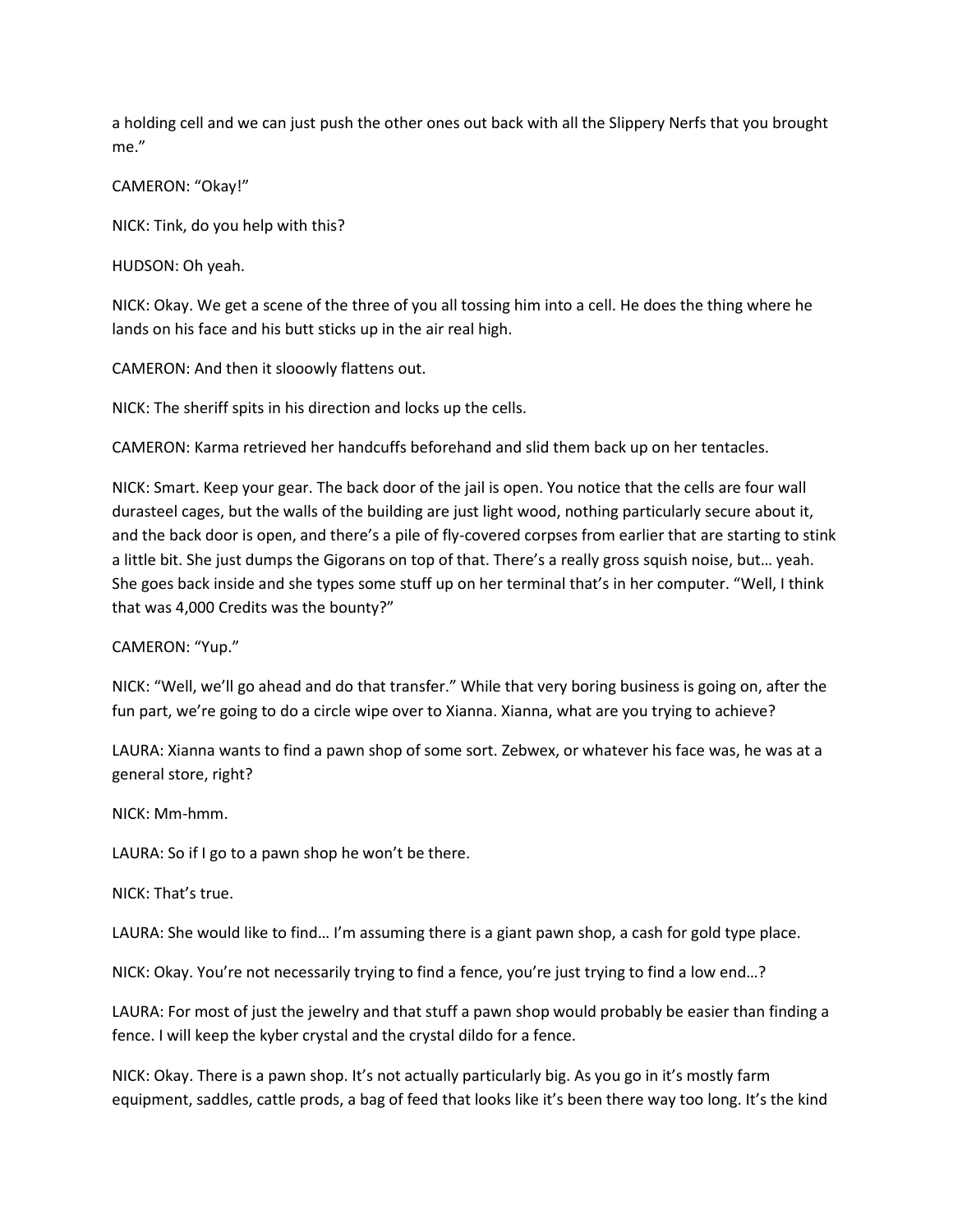of stuff that the farmers have offloaded. They don't have a ton of things. There is a rack of blasters in various quality, but pretty small. Behind the counter there is a bald, red-faced guy wearing all black, and he's got a goatee. "Hi. What can I help you with?"

LAURA: "Yes. I have some things I would like to trade in for Credits. Here we go…" She just starts reaching into her pockets and piling stuff onto the counter.

NICK: He pulls out the jeweler's lens and starts looking at the various things. "Hey, you got some nice stuff here. I think I could offer you 30 Credits," and he crosses his arms and smiles at you very smugly.

LAURA: "No… No. This is worth much more than 30 Credits. Yes. I was thinking more along the lines of 1,000 Credits."

NICK: "Whoa, whoa, now it may be worth 1,000 Credits, but that's assuming someone comes in and buys it, and any time it's here it's costing me money. You know, I gotta protect my bottom line. Tell you what, I got a buddy who specializes in nondescript loot from dungeon crawls. If you wait a few hours he could come back here and we could get a solid estimate for it."

## CAMERON: (laughs)

LAURA: "Or you could just pay me more now."

NICK: (laughs)

CAMERON: No Laura, that's not how these type of TV shows work. You have to bring in the expert. (laughs)

LAURA: The buddy has to come in, because of course he knows a guy who specializes in Civil War rifles, because that's just a thing people do, that's a friend everyone has.

CAMERON: 'I know a guy.' Yeah.

NICK: You see another large man with long black hair and a goatee walking around behind the thing and he trips and falls and breaks a bunch of stuff, and they start yelling at each other. "Tell you what, I'll give you 500 Credits for everything."

LAURA: "Eight hundred."

NICK: At this point an old man comes out and he starts saying something about how it's not worth anything and this guy's gonna get their shop closed. "Uh, I'll give you 750 if you just go away. I've got some things to deal with."

LAURA: "Okie! 750 is good. Thank you~"

NICK: He just throws a bunch of credits at you, and that's it. He takes your stuff.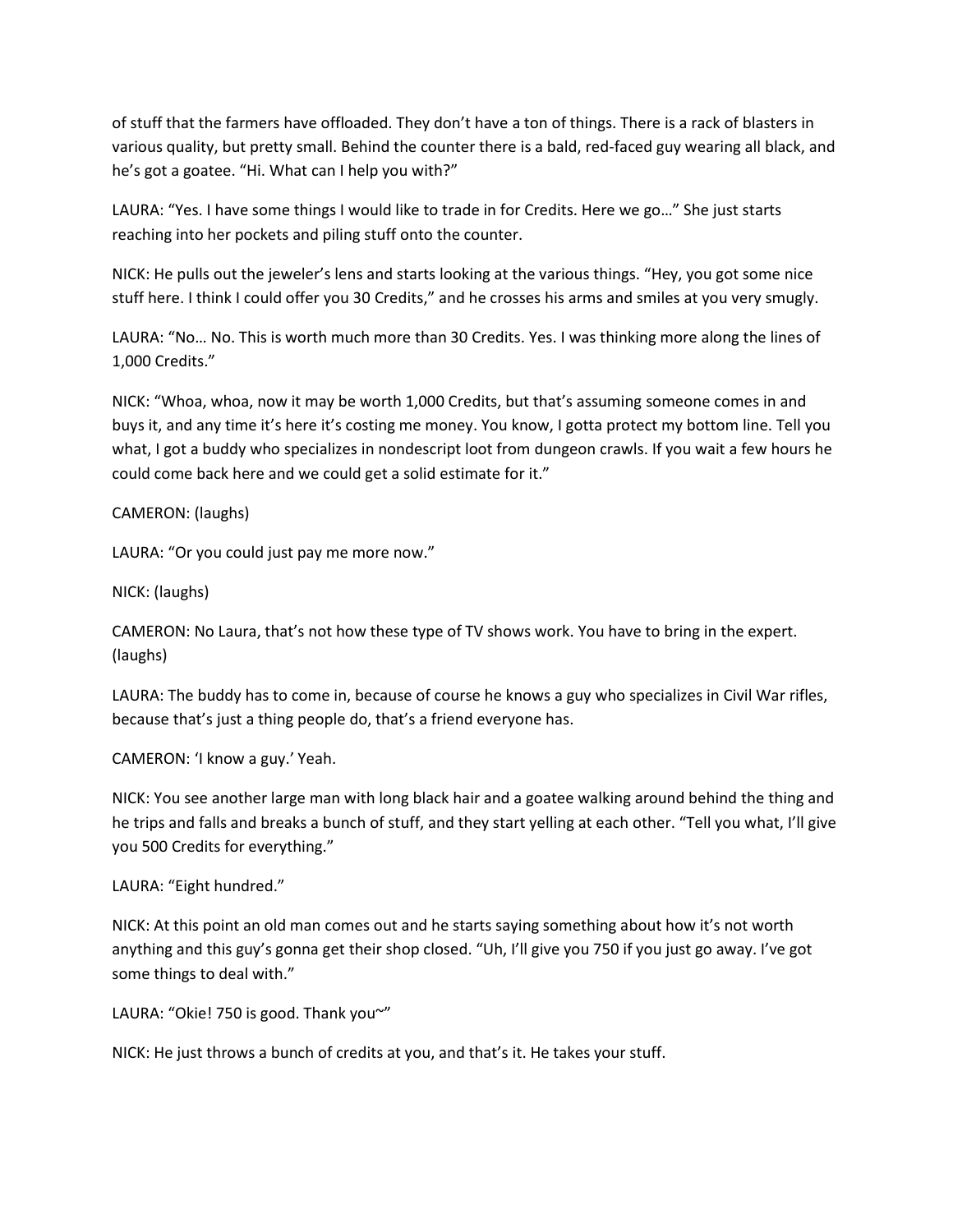LAURA: Then I'm gonna go back out, I'm gonna go back to the underground bar, because Xianna would not go to the weapon shop on time. She's gonna go have a drink.

NICK: You turn to leave and the owner of the pawn shop turns to the camera and says, 'Now, I think I can probably get about 15,000 Credits for these, but you know, we gotta protect our business, and the guy with the longer hair and the beard falls down and breaks some more things and goes (yells angrily), and we cut away. Xianna is heading towards the underground bar. Karma and Tink are headed towards the weapon shop. Laura, are you picturing that she's just gonna show up later after they've already collected everything?

## LAURA: Yeah.

NICK: Okay. Everybody's still heading out. We get one of those cool heist movie split screen things down the center with Karma and Tink heading one direction and Xianna heading the other. They both turn onto the road heading to the weapon shop, and then Karma and Tink look into a window where there's nerf calves that are for sale.

## CAMERON: (long gasp)

NICK: They're really small. They're like 40 pounds maybe. That's approximately less than 20 kilos. I wasn't gonna be able to do that in my head. Sorry metric people. Something like that.

LAURA: A little less than 20…?

NICK: It's probably like 15, 17 kilos.

LAURA: I'm much better at the Fahrenheit to Celsius approximations.

NICK: Oh, I'm terrible at that one. It's like 2.12 pounds per kilo, but anyway.

LAURA: Yeah.

CAMERON: It's 18.14 kilograms.

NICK: I was close! I want credit for that. I was an English major.

LAURA: No, yeah.

CAMERON: Yeah. Good job.

NICK: Okay. So they're 18.-whatever kilos, but they're very cute and they're mooing and they're tackling over each other trying to get to the window to look at Karma and Tink.

CAMERON: Karma's tracing her finger around on the glass and they're all following it.

NICK: They have these really big heads, and one of them has this big, thick tongue and it's just licking the glass kind of like Stitch does in Lilo & Stitch, just leaving this gross mucus trail behind your finger.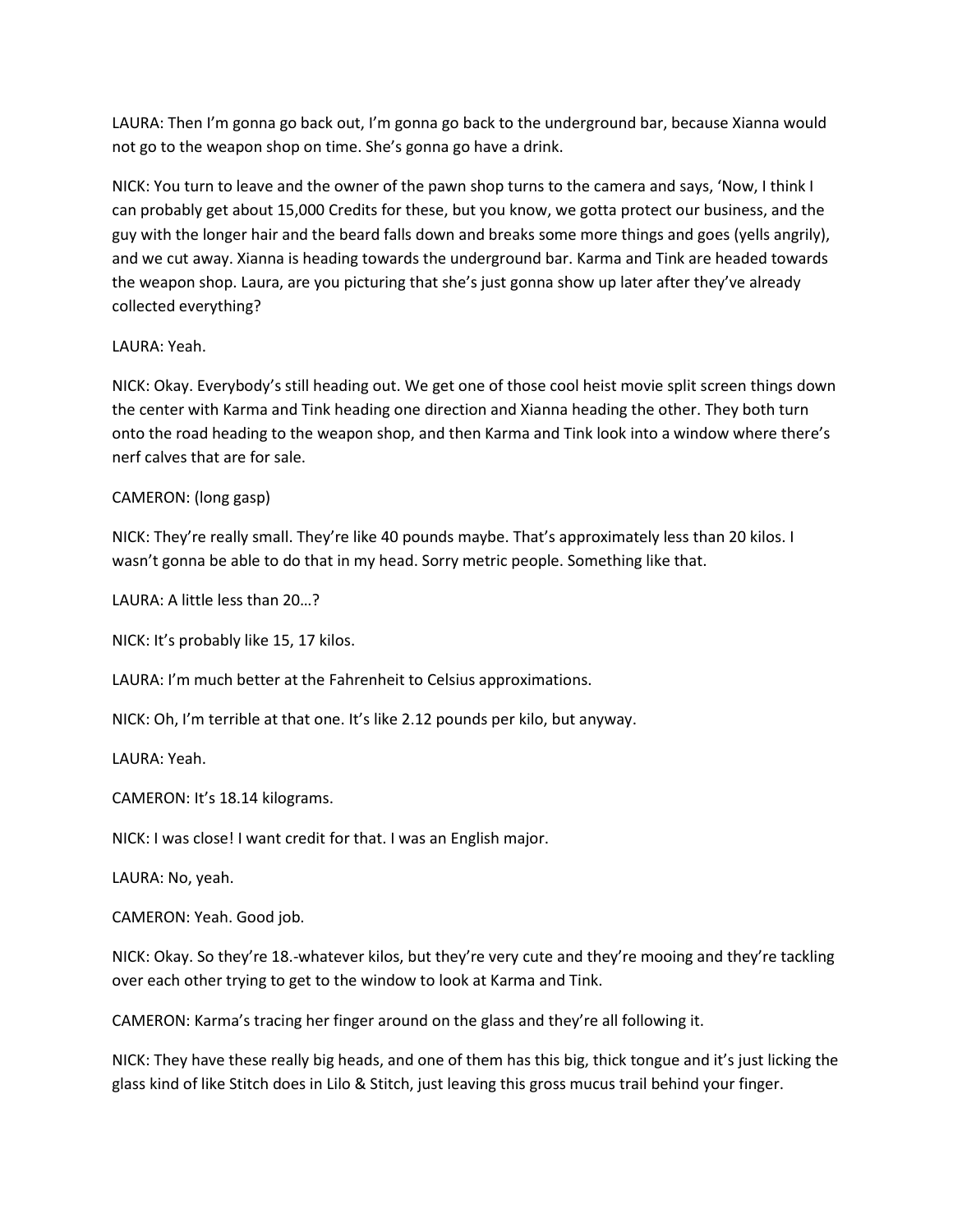### CAMERON: Yesss.

NICK: All that to say, Xianna then turns and heads down a different way. The camera cuts away, as everyone's heading that direction, and we see the two men from before leaning against a railing on that same street. They're squinting into the sun. The older man turns to his companion. "You think you can take her, Jake?"

"I have to. It'll prove I'm ready. You know, it's hard to be a bounty hunter without a reputation, and let's be honest, she's a little bit notorious." The older man shrugs, and we cut back. Do we want to do the bar scene first or the weapons collection?

## HUDSON: Weapons.

NICK: Alright! You walk into the weapons shop. If you remember there was a work table where he's working and stuff up against the walls. There's a rack that's like three meters in the air that's for display, and you can see your weapons all lined up. They look shiny and clean and dangerous and upgraded. "Well, hello there." It's a Devaronian guy.

## CAMERON: "hey, Krylon!"

NICK: Yeah. Krylon is working on some sort of missile launcher still. It's a different one, but this one branches into two barrels at the end. You can't tell if one is for some sort of tracking and one is for missiles or if they're both for missiles for some reason. It's kind of weird. "Oh yeah, your weapons are ready."

CAMERON: "Awesome." Karma walks up to the counter and lifts up a duffle bag and sets it carefully as to not disturb the missile launcher. "I got your guns for you, too." Then we have a quick flashback to when Karma and Tink were talking about which guns they were gonna sell earlier.

## NICK: (laughs) Uh-huh?

CAMERON: Because we have another carbine that we got from the Gands that Tink now has, and then we also ended up with four Gigoran battle axes extra.

## NICK: Yup.

CAMERON: So we jump back to the center of the ship and Karma just has all the guns and the axes laid out on top of the closed hot tub. "Okay Tink, how many axes do you wanna keep?"

## HUDSON: "Question."

CAMERON: "Yes, we can hang them up in cool places around the ship and just have it look like an old medieval castle."

HUDSON: "Ooh."

NICK: Sounds dangerous," says Krylon, the weapons dealer.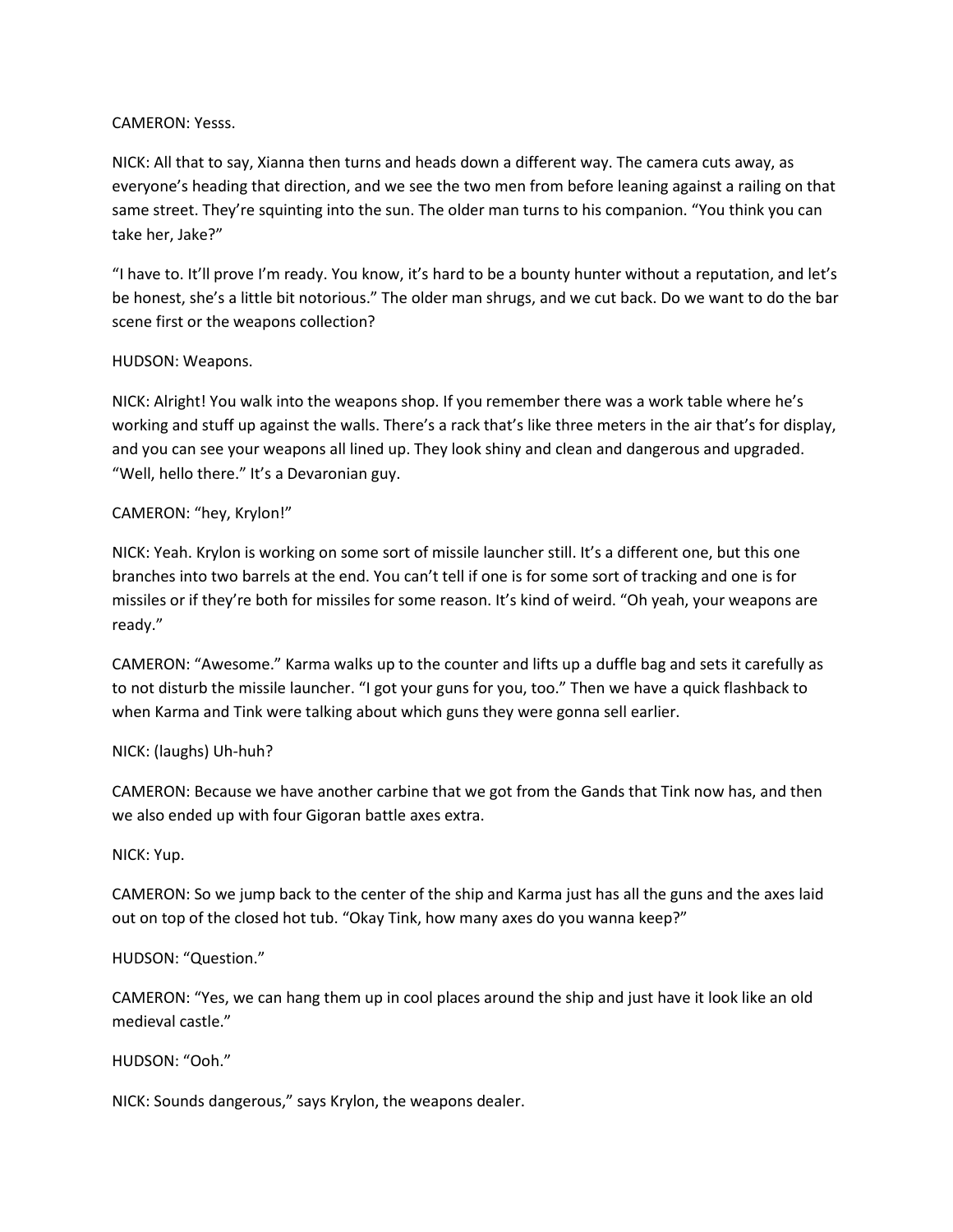CAMERON: (laughs) No, this is a flashback.

HUDSON: This is a flashback. Yeah.

NICK: Oh, okay.

CAMERON: We had to jump back, because I realized that there are a lot more guns that we can sell.

HUDSON: "Is there such a thing as a super vibro-axe if you like tape them together?"

CAMERON: (laughing) "A double-handed vibro-axe?" We look to the GM, who looks like he's never had this thought before.

NICK: I'm blue-screening. Give me a second.

LAURA: I mean, it's gotta be possible.

NICK: So, that's a thing.

CAMERON: We just duct tape them together. (laughs)

NICK: The thing is, if you duct tape them together you're gonna be more likely to cut yourself in half. If you had given him two to begin with or asked for a double headed one we could have come up with some homebrew bullshit for it, but y'all are leaving very soon.

HUDSON: Yeah, I'm abandoning that plan.

NICK: But if you wanna keep a couple for the next time you're somewhere where someone can put one together…

HUDSON: I'd rather sell them at this point. Let's go ahead and…

CAMERON: "Okay. Do you want to keep one in reserve for the next time, if you get your nice one upgraded you don't end up with just a vibro-knife?"

HUDSON: "Yeah. Yes, that's a good idea."

CAMERON: "Okay. We'll sell three of the vibro-axes then."

HUDSON: "yes, three of the vibro-axes. Let's be honest, I can't shoot…"

CAMERON: "See, I feel like keeping the light blaster though is beneficial, because you can learn to shoot that. You don't need to carry around a carbine with your axe, you're gonna do more damage with your axe, but if you get in a situation where melee is not possible even if you're not a great shot with the light blaster that's still better than not being able to shoot at all."

HUDSON: I looked down at my sheet to see what I have in Ranged: Light… Nothing. I can't cock it.

CAMERON: How agile are you, though?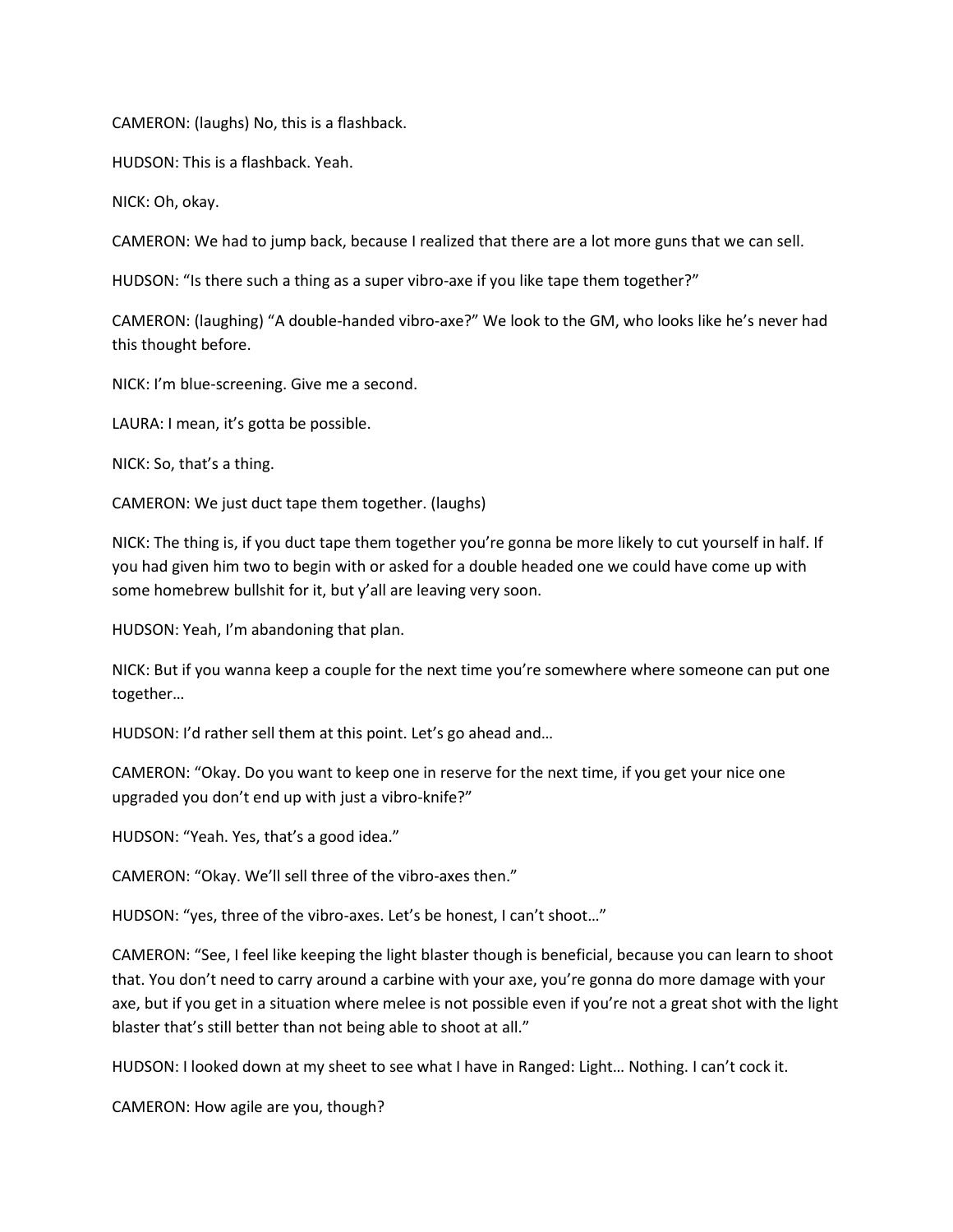LAURA: Say on a number scale.

HUDSON: Two.

CAMERON: Yeah. Okay. You could still… You'd roll two greens. There's still a possibility of success.

HUDSON: Okay, back in character. "I guess I'll keep one. There's, uh… I could use it."

CAMERON: "Cool. Let's switch out your Imperial light blaster with one of these nondescript light blasters."

HUDSON: "Yeah. That's a good idea."

CAMERON: "Yeah. We can sell that one. Cool." We'll sell the carbine as well. And now we flash back, and karma unzips the duffle bag, and inside are (laughing) three vibro-axes, with I guess tape or something on their edges so they didn't cut through the duffle bag, one carbine, four light blasters, and then she takes the carbine off her back and sets it on top of the pile.

NICK: "You got quite an armory there."

HUDSON: "No, you do sir, after you buy them from us."

NICK: "Wow! What salesmanship!"

CAMERON: (laughs)

NICK: He looks super excited for a second and then looks around at all his walls of weird, piecemeal, strange weapons that he's created. "Well, I mean, I guess I already did, but… Okay!" We get a brief montage of him ringing up the prices for everything. His initial offer is 80% of the going rate for everything.

CAMERON: We had agreed for at least the carbines and the light blasters that it was full price when we talked to him the first time.

NICK: Hmm. Man, I sure am a nice shop keeper, aren't I?

CAMERON: Yeah, because you're gonna do upgrades on them and sell them for much more.

NICK: Well, but I could also just go over to my brother's shop—Actually, I don't want to do that. Okay. Full price.

CAMERON: I know! Remember, you hate your brother.

NICK: Right, I remember this now. Full price. Yeah, so he'll give you the going rate.

CAMERON: Cool. I'll math it.

NICK: I'll just skip all these Negotiation rolls, because it's not important.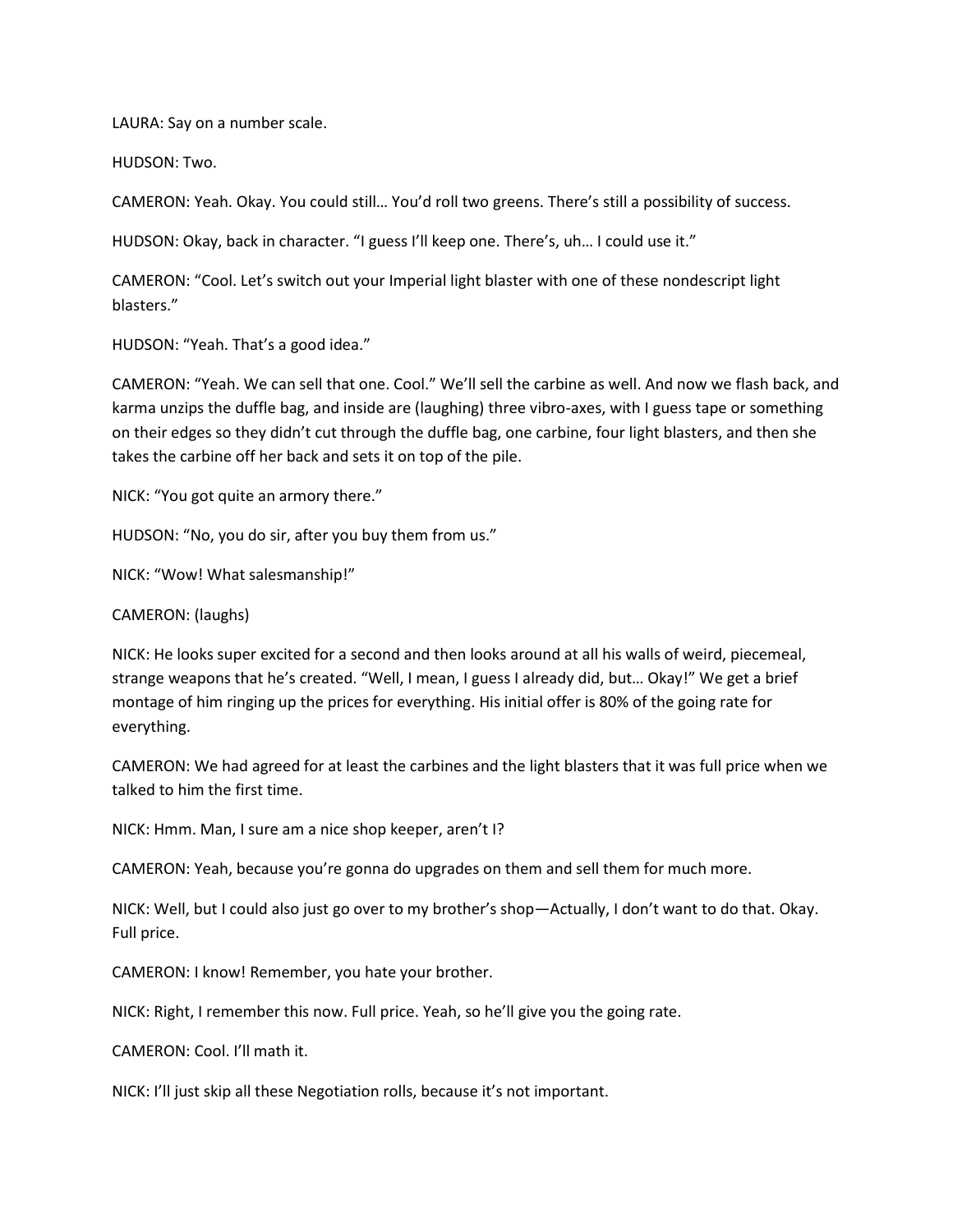HUDSON: And Karma's gonna keep the money as kind of a group money, is the plan, I think.

NICK: Space mom is the treasurer now?

HUDSON: Yes. I'll just ask you if I need monies.

CAMERON: How much money do you have right now? How much money does Tink have?

HUDSON: 1,694.

CAMERON: So you're doing fine right now.

HUDSON: I'm good. Yeah.

NICK: You have enough to buy space Dippin' Dots.

HUDSON: Mm-hmm.

CAMERON: So, they finish, after we pick up our guns and we get paid for everything, after we leave the shop Karma hands Tink the money for the vibro-axes. "I'm real sorry I got you kidnapped." (laughs)

HUDSON: "No. It's- You know… Water under the bridge. You can… Yeah."

CAMERON: "Yeah, but this 2,250 will help." (laughs)

HUDSON: "Yeah… It doesn't hurt."

NICK: Cool. You all trade in your weapons. Xianna, did you get anything customized? I don't remember.

LAURA: Nope.

NICK: Nope, so you don't give a shit. Cool. You pick up your stuff and you head outside, and you realize Xianna still isn't there.

CAMERON: "Do you want a popsicle?"

HUDSON: "Oh, always."

CAMERON: (laughs) "Okay."

NICK: (laughing) So you go to the popsicle stand that's very near to the questionable hospital.

CAMERON: We're not concerned. It's fine.

NICK: We cut over to Xianna. Xianna, you do run into an obstacle heading to that underground bar which is that there is a large Gamorrean standing in front of the small doorway for that shack-like house that leads into the hill. "Password."

LAURA: "Um… I have lots of money and drugs? Is that the password? Heh."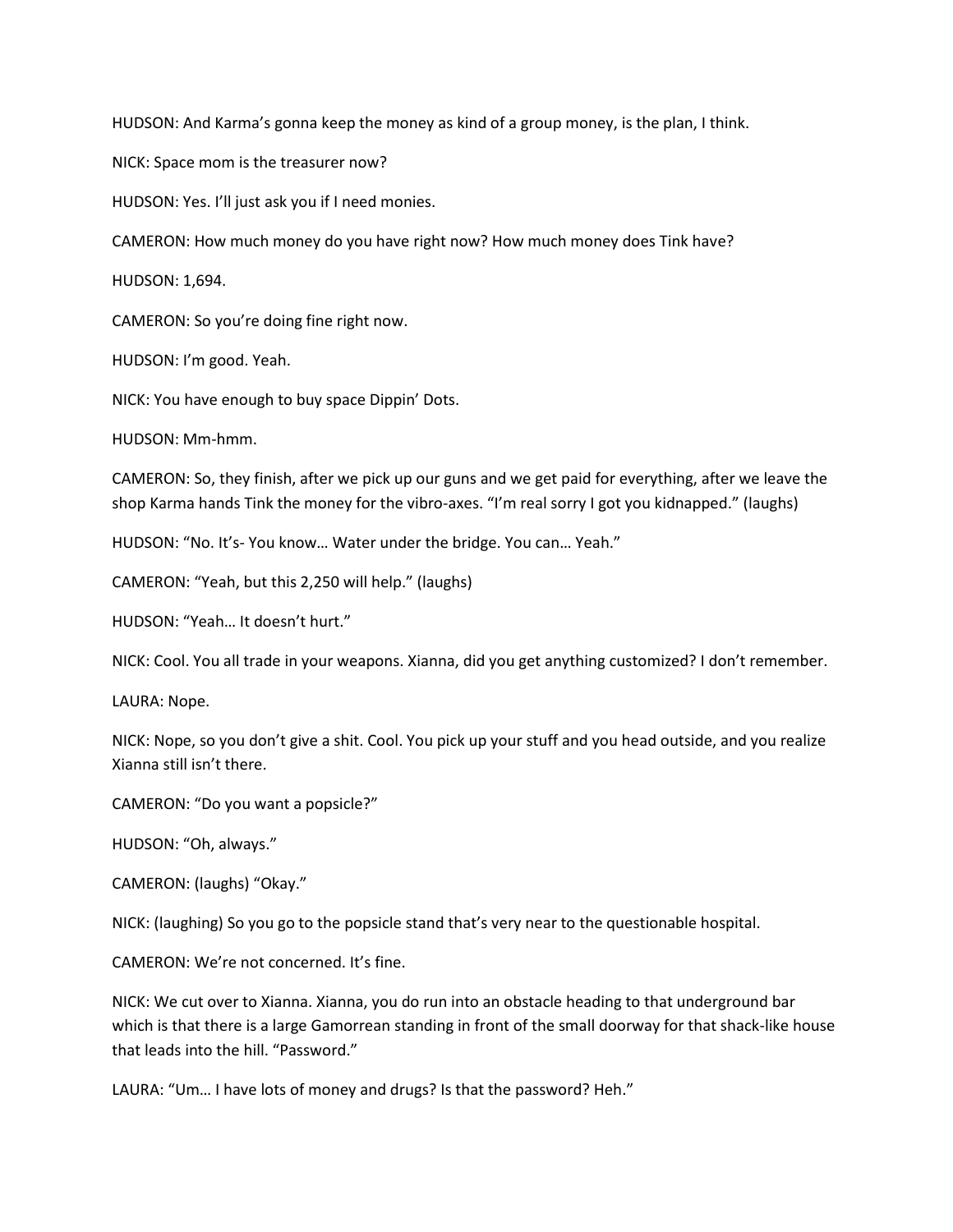NICK: You can see him squinting at you. Roll me a Streetwise check. It's average.

LAURA: Streetwise, got it. That is a triumph with a success, four additional successes, and two threats.

NICK: Wow. You say 'I have money and lots of drugs,' and he says, "You… That's the password. You got it." Anything else you want to come out of this with the triumph or anything like that?

LAURA: Ooh. He tells me a good spot in this underground area on where to buy more drugs.

NICK: On where to buy more drugs… He's basically just wearing jorts and a raggedy vest. He pulls open the vest exposing Gamorrean nipple, which you never want to see.

LAURA: Xianna's fine with that. (laughs)

NICK: He's got lots of baggies and things. You know the strong man build where they have a tummy, but the tummy is clearly just because their abs are huge? He's got one of those, kind of like the globular shape, but inside his raggedy vest he's got lots of different drugs. "Well, if you're looking for drugs I'll give you a deal. You seem to really know what's going on. I got some prime…" Wait.

HUDSON: Rib.

CAMERON: (laughs)

NICK: No. No. I got this.

LAURA: Some priiime dick.

NICK: I was gonna say—Well that too, wink. "I've got some Dagobah Kush here that'll knock your socks off. It's got that swamp stank."

LAURA: "Um… I'm in the market for more powdery drugs… but thank you!"

NICK: He opens up his other vest, and it looks like one of the bulk things at the grocery store with the pull chute and he's got lots of baggies. "Oh, if you were looking for impact or glitterstim…"

LAURA: "Oh, yes please."

NICK: "…we've got some fine synthetics."

LAURA: "I would like to buy…" and let me do a calculator. "Okie. Let me have five baggies of impact and two glitterstim, please." Impact is usually about 125 a dose, glitterstim is 100, but if they're discounted…

NICK: Yeah. "Well, we're running a special right now, five will get you seven and two will get you four." So, pay the going rate and he'll give you extra.

LAURA: Okay, then I have to actually get my calculator back out. I thought you would maybe do it for me then.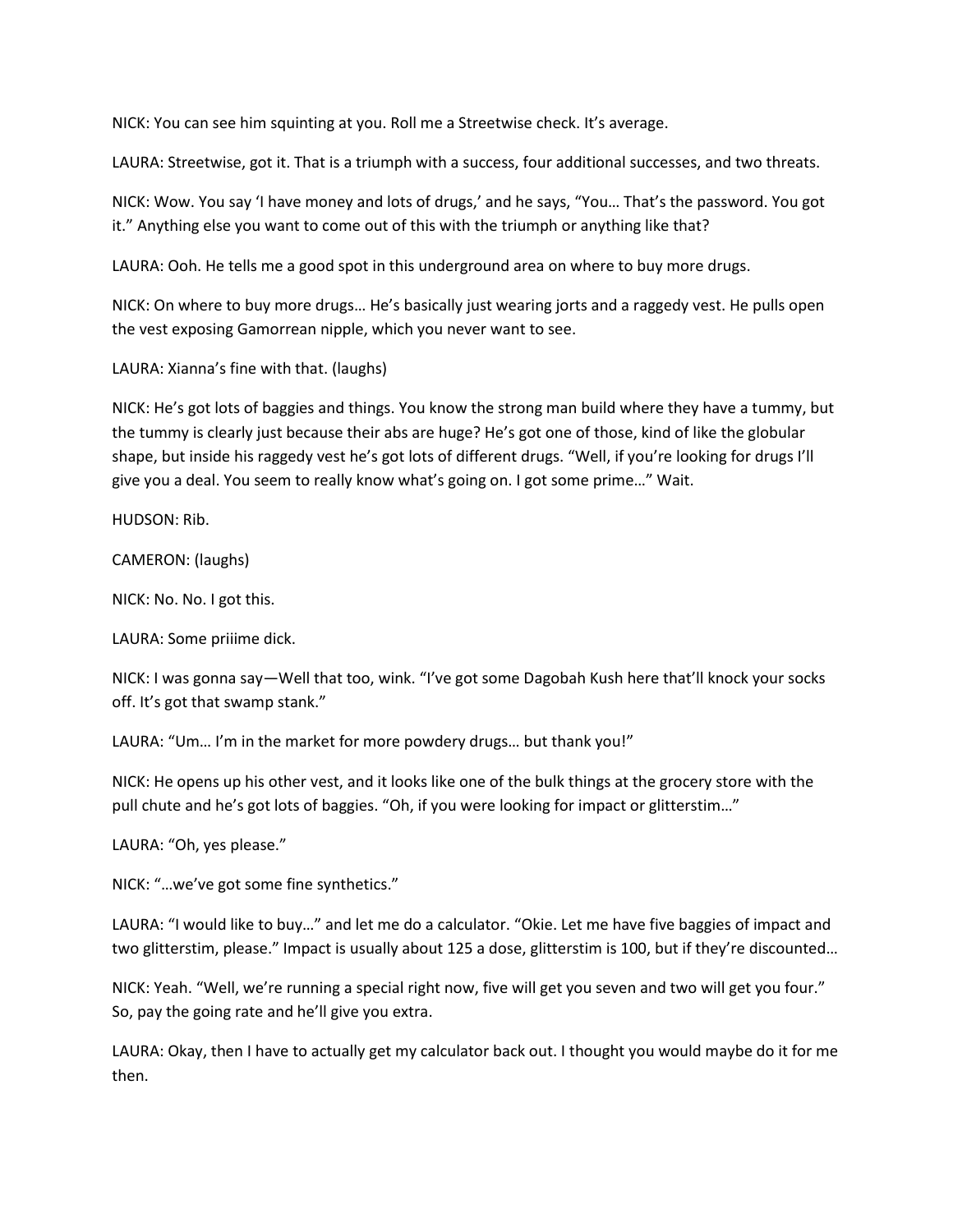(laughter)

NICK: Nope. I ain't doing math.

LAURA: (in a sing-song voice)…125 times 5…

NICK: I do all the math before the session, and I didn't do it this time. (laughs)

LAURA: Okay, that would be 825.

NICK: Yup. You'll get seven things of impact and four things of glitterstim. We get this weird thing where for one, the dispensers shouldn't fit in his vest but they do somehow and he puts the baggie under and pulls the chute, and shakes it next to his ear and balances it on his palm for the weight. "Yup, there you go."

LAURA: How much glitterstim did I get?

NICK: Four!

LAURA: Four, okay.

CAMERON: Four stims of glitter.

LAURA: Four stims of glitter.

HUDSON: Is it like rock candy?

CAMERON: (giggles) That you snort.

LAURA: I don't know.

NICK: I think glitterstim is also a powder, isn't it?

LAURA: I think it's a glittery powder in a tube and that's why it's called glitterstim.

HUDSON: Ah.

NICK: Although, I'm gonna be honest, I also have been picturing rock candy, but then picturing trying to snort a stick of rock candy makes my sinuses hurt. So, yeah, I don't know.

LAURA: yeah, I think it's a tube of glitter.

NICK: Great. You got some drugs. You're inside the black market. His reassuming his guard posture is exactly like that part in Return of the Jedi where they hustle up to the wall and it turns out Luke is Force choking them but I always thought they were just awkwardly getting back in position. You're in the underground place. What are you looking for?

LAURA: I head to the closest bar.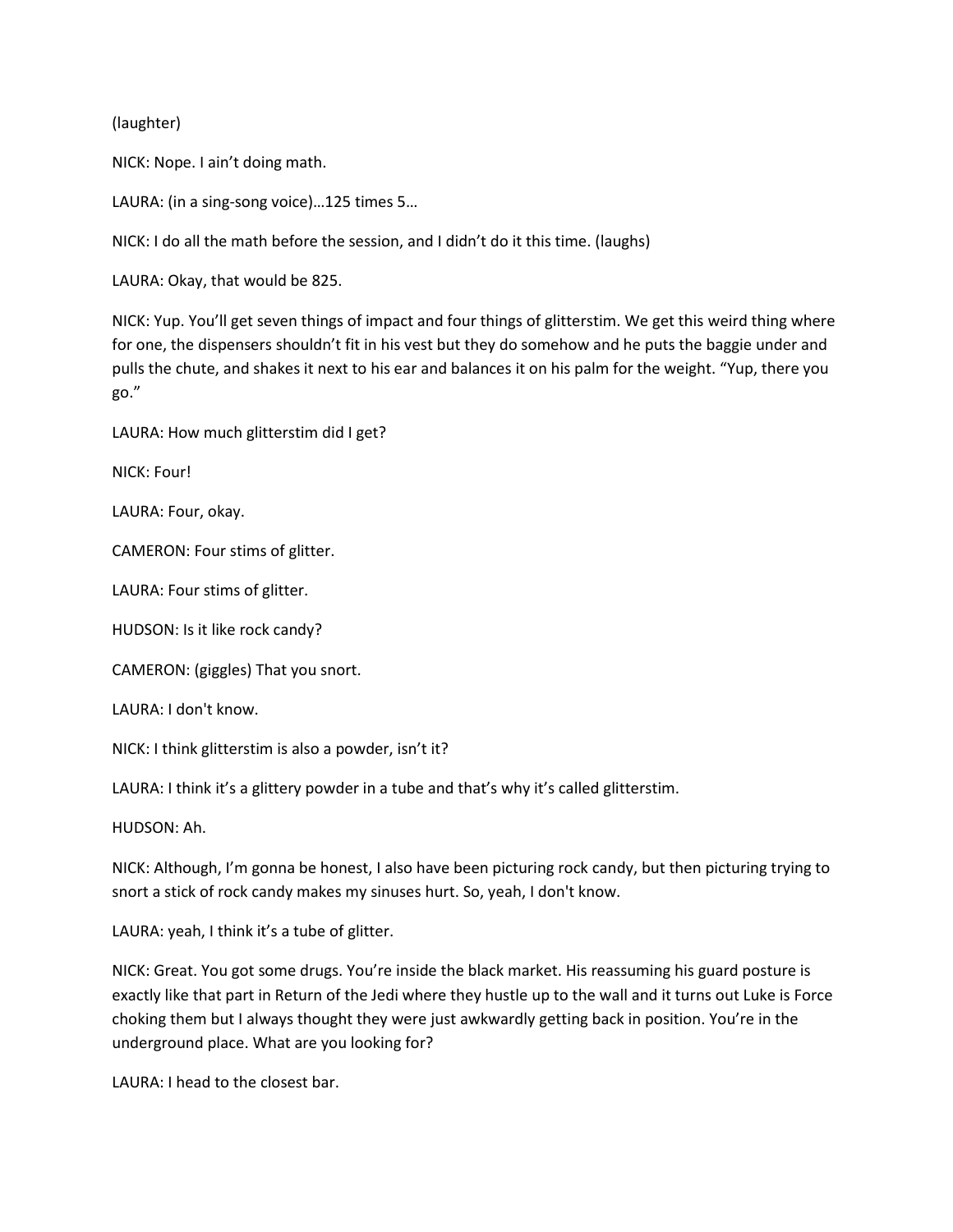NICK: Great. You go to a bar. There's a couple of waiters and waitresses wandering around. There is a six-armed bartender droid with a flying saucer looking head that's mixing drinks with all its arms and passing them out in rapid succession, and you pull up a chair.

LAURA: I pull up a chair at the bar, and I look around the room while smiling, because Xianna's not gonna pay for a drink. She's gonna wait. Heh.

NICK: Alright. This sounds like some sort of check.

LAURA: Streetwise…

HUDSON: Cool.

LAURA: …Skulduggery, Charm…

NICK: (laughs) Cool would be if you then want to stab the person who bought you a drink.

HUDSON: (laughs)

LAURA: Streetwise, Charm…

CAMERON: I feel like if you're looking to get some action it's Charm.

NICK: It's probably Charm. I would say Charm.

LAURA: Charm? Cool. What would the difficulty be?

NICK: In this kind of place we're gonna say hard, not hard to get a drink, hard to get a drink without bad things happening.

LAURA: I'm gonna flip a light side point because this is important to my character.

NICK: Okay.

(laughter)

LAURA: That would be four successes and two threats.

NICK: Hmm. With four successes, describe to me Xianna's ideal person to buy her a drink.

LAURA: Okay. How much time do we have? (laughs)

NICK: We have two and a half minutes.

LAURA: Okay! Let's see… Most species, most heights, most body types, basically any gender, probably less than six arms but willing to accept that depending on personality, probably charming but again willing to sacrifice on charming if their credit stick is very full. Any way you want to interpret that statement, you can.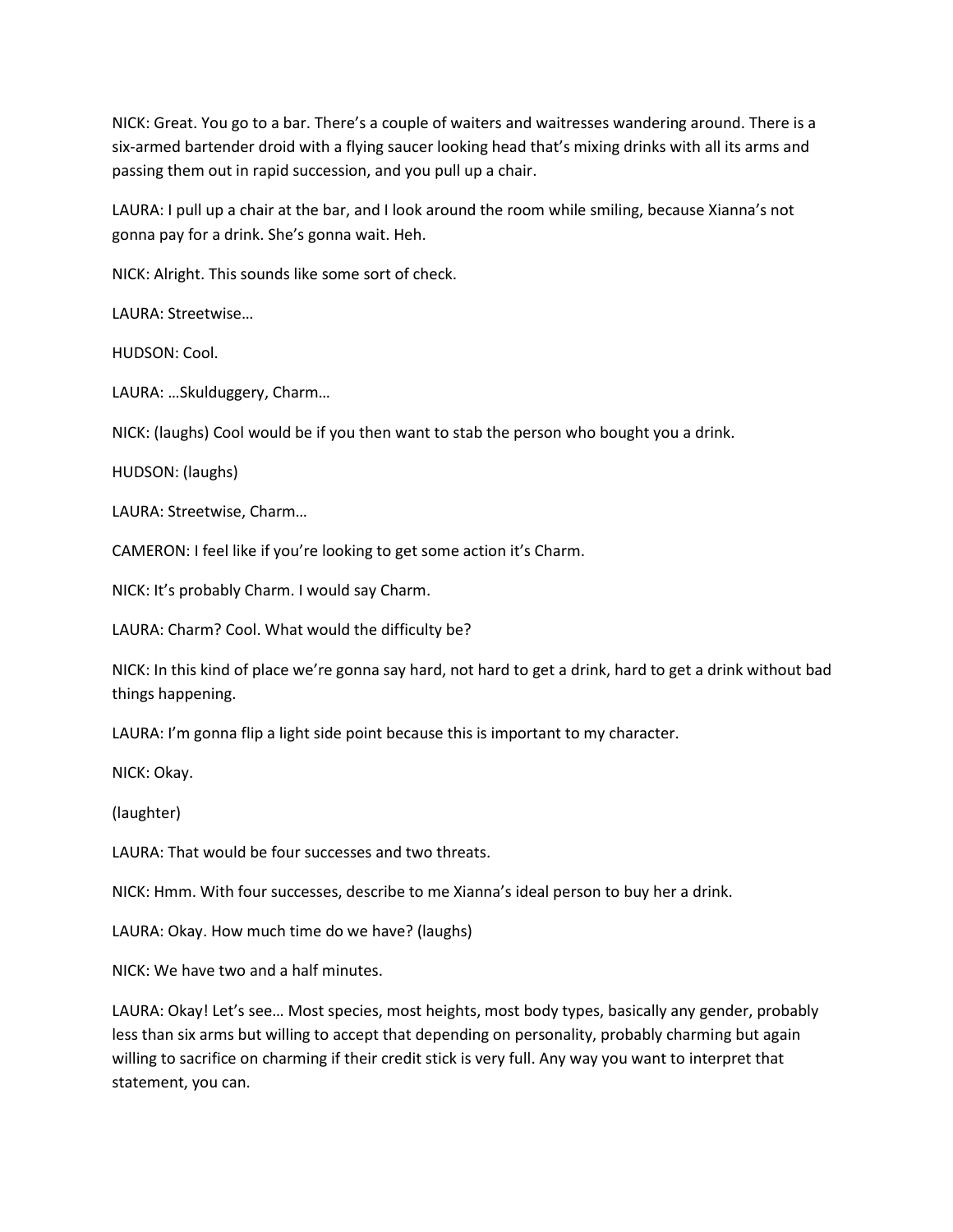(laughter)

NICK: Good.

LAURA: Ideally someone who will be okay with flirting for the next hour, and then if she leaves, the sad, sad statement of not getting violent.

NICK: Yeah. That's gross, and sad, and also true. So, you are very quickly approached by a middle aged looking guy, looks mostly Human but part of his face is a little melty. He has kind of a pig nose and kind of like fangs. "Hey, can I buy you a drink?!"

LAURA: "Well, okay!"

NICK: "What are you drinking… hot stuff?"

LAURA: She smiles, and then turns to the bartender droid because she'd be at the bar, and she's gonna order a Super Nova.

NICK: Ooh, a Super Nova.

LAURA: It's a dark orange color and it comes in a little martini glass, and it makes her feel fancy.

NICK: Yeah. He orders two and he has a big hand with pointed fingernails. "Well, that's a pretty fancy drink choice for a place like this. We're lucky that they have the newest firmware on these droids, huh?"

LAURA: "Oh yes, very lucky. Heheh." She does always make sure that she gets it from the bartender, so when it comes out you always get your drink straight from the bartender.

NICK: Gosh, this scene is making me really sad.

CAMERON: Mm-hmm.

LAURA: Do you not know these rules, Nick? There are rules as a woman, for getting drinks.

NICK: No, like, I get it, it just… I don't think about it because privilege and it makes me sad which is not great, so…

HUDSON: Yeah. Men can leave our drink for 15 minutes while we go to the bathroom at a random club.

NICK: Yeah… That's only gone poorly—No, it hasn't. Yeah. That's gross. Anyway. Yeah, you take them straight from the bartender droid. I think in Star Wars if you get drinks directly from a bartending droid the drinks have a seal on them so you know they're fresh and untampered.

LAURA: Oh! Like a boba tea place, and you have to poke the straw!

NICK: Yeah. The palms on the droid's pincer hands just go (swish, click) and seal them so that you can pop the seal and you know it's good and untampered. Let's just start inventing technology that makes life less depressing. Let's do that. So, you're sipping your drinks and you're flirting and talking, and you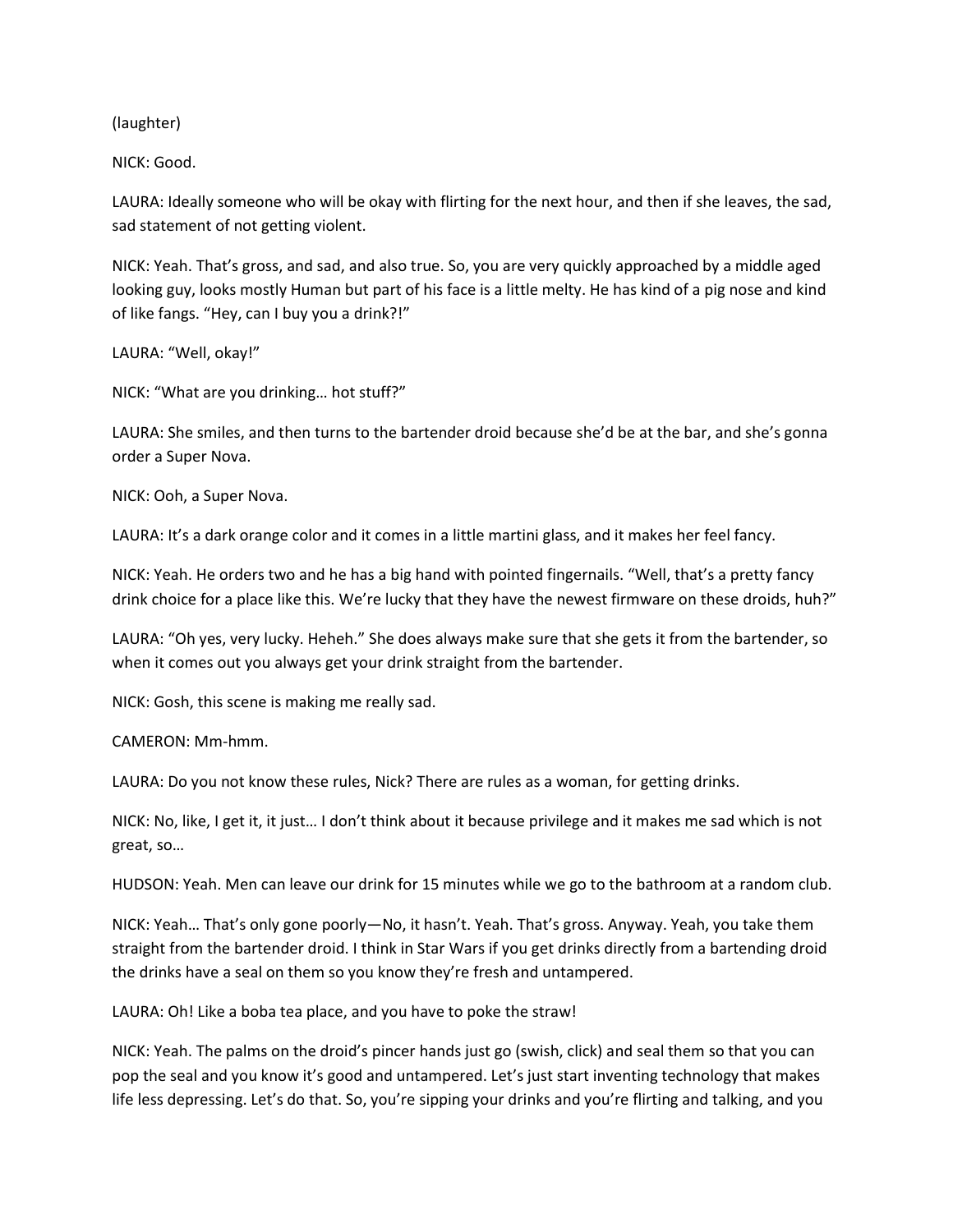can see that this guy actually looks pretty bummed out. "Well, at least I have some company today," and he's drinking away.

LAURA: "Uh-huh. Yes." She's just doing the smile and nod while drinking, and surreptitiously looking around the room to see her other options as well.

NICK: There's this shot of Xianna clearly just keeping him moving while she's surveying the bar. "See, I found out recently that I have the death penalty in 12 systems, and—"

LAURA: "Oh yes, uh, uh-huh."

NICK: "I wasn't expecting that, and—"

LAURA: 'Technically I am dead. Uh-huh. Yes."

CAMERON: (laughs)

NICK: He starts spilling his guts and his volume cuts down as you look around. You see some different people around the room. You see a big group of Chadra-Fan and one of them has a tiara and a sash on that says Bachelorette and they're just screeching in this high-pitch noise. From your distance you can hear it and it's not bad, but you can see as wait staff goes near and stuff they're flinching and covering their ears, but they look like they're having a blast. Most of them are on the table. You see an older gentleman with a big, white beard and kind of a scarred up face who is just drinking beer out of a pint glass and staring into space. He looks pretty tired. You notice the wait staff, and one of them is a green Twi'lek with tattooed lekku that looks like Sabacc suits.

LAURA: Xianna immediately puts a finger up to this guy's mouth and just goes, "Shh, shh-shh. Okie. Thank you for the drink, but I have to go now. It has been lovely. Bye." And she is just holding her finger on his mouth this whole time, and takes her drink and runs off after the green Twi'lek. (laughs)

NICK: As she heads away the man with the pig snout kind of turns back to his drink and downs it. "My friend doesn't like you either…" and just sits at the bar and looks bummed out.

LAURA: Xianna takes her drink and wants to do the coolest slide in thing she possibly can, and just do like a, "Oh, hello~ Heh."

NICK: You slide in behind the green Twi'lek who is talking to a customer, and you see the customer slides a bunch of credit chips, like a decent handful of credit chips. He's saying, "So, whatever you were saying, I just really appreciate the service, you know."

Then you say hi, and she looks over her shoulder and sees you, and looks back and says, "Hey, uh, sorry about this, but I'm on break," and just grabs the money and turns around and leans into the bar very close to you. "Well hi there."

LAURA: "Ello. I seem to keep running into you."

NICK: "Yeah. I think I ran into one of your friends earlier. I was wondering if you were here."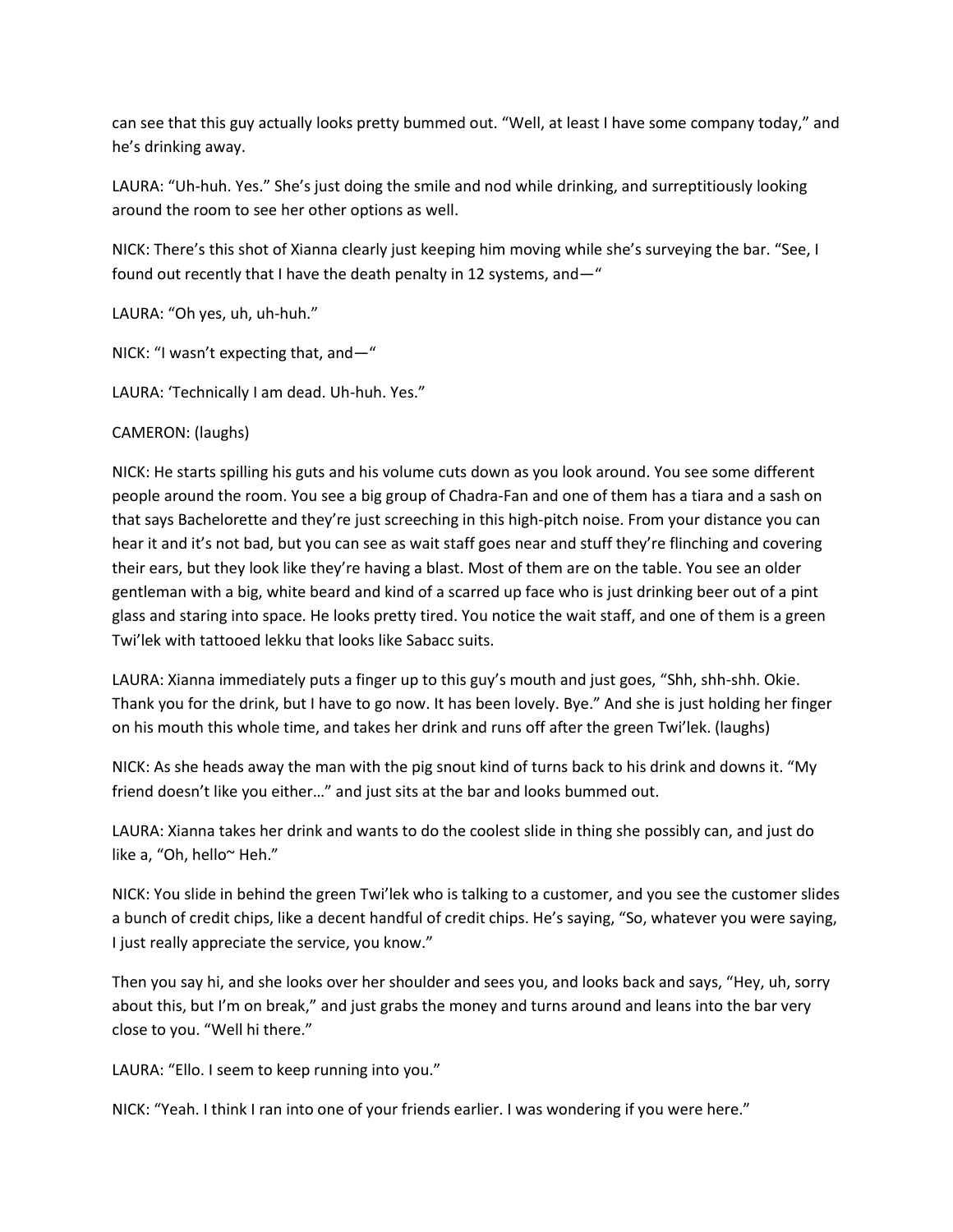LAURA: "You're not a bounty hunter here to get me, are you?"

NICK: "I don't normally bounty hunt."

LAURA: "Okay, but for this instance you are not trying to bounty hunt me? Because if you are, I mean, we could work something out."

NICK: She smiles and tosses a lekku a little bit. "Oh, I understand the need for clarity of language in this situation. No, I'm not currently hunting you… for a bounty." And she winks.

LAURA: Yeah. Xianna smiles. "Oh… So, uh, what is your name~?"

NICK: "I'm Nolaa."

LAURA: "Oh. I am Xianna. yes."

NICK: "Nice to meet you formally."

LAURA: "So you say you don't usually bounty hunt. What do you usually do?"

NICK: "You know, this and that. I spend a lot of time being a waitress. It's amazing how many people will talk to you…" The guy that she was talking to before taps her on the shoulder, and she turns around and says, 'Strike two, buddy. Time to leave me alone." He looks intimidated and scoots down the bar a little bit. "People get pushy, but you know, it's pretty easy to fix."

LAURA: "Okay. Information broker, yes?"

NICK: "Yeah. That's the most profitable version of what I do. Why, do you need something?"

LAURA: "I mean, I will need a fence at some point, if you do know one."

NICK: "I haven't been here that long. I know a couple, but none of them are—"

LAURA: "Oh. We don't plan on staying here."

NICK: "Oh. You mean like a 'fence' fence, like a galactic level super fence."

LAURA: "No. I mean, I have some things to sell and I need someone to sell them for me. A fence. I don't know if you thought I meant like a fence in the ground to keep the nerfs in. Again, a lot of these words seem to have multiple meanings."

NICK: She laughs, and it's definitely the laugh of someone who is acknowledging a joke was made, but politely.

CAMERON: (laughs)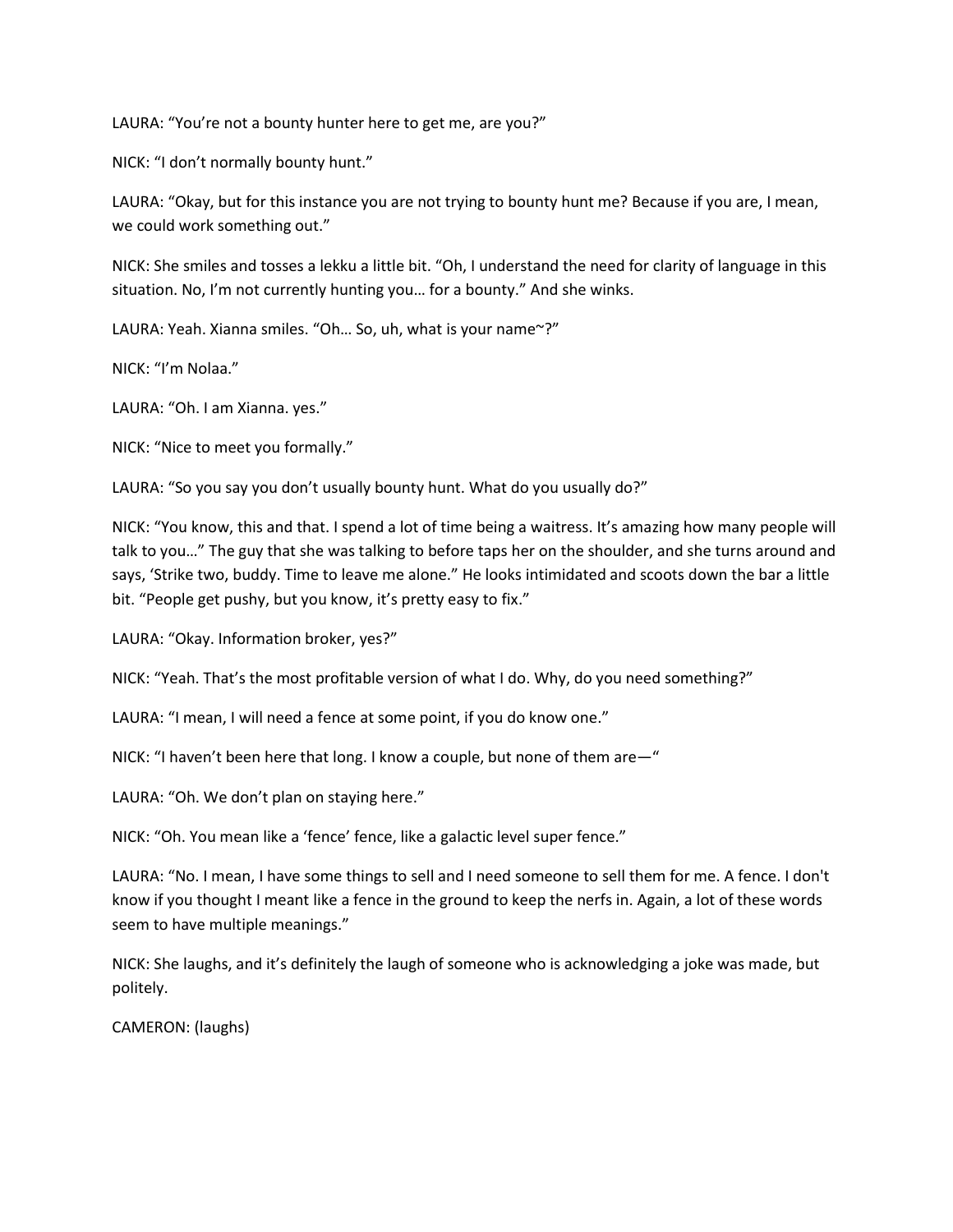NICK: She's laughing because she's enjoying the conversation, not because she… Anyway. "Yeah, I know a few people, this planet is a little sparse on that kind of thing, but if you're trying to offload something big I could probably help personally, honestly, or at least get you in touch with somebody who can."

LAURA: "Okay. I have a kyber crystal. I have this other crystal thing. It only mildly looks like a dildo."

NICK: "Wait. Wait."

LAURA: "I do not think it is actually a dildo, so…"

NICK: "Wait, wait, wait. Wait! Wait!"

LAURA: "And then I have this weird mask in a box."

NICK: "Rewind, rewind."

LAURA: "yes?"

NICK: "How does something only kind of look like a dildo? Is it a dick or not?"

LAURA: (laughing) She reaches into her pocket, because of course she has it, and she pulls it out. "See? I mean, it kind of looks like a dildo because the rounded end, but I don't think so based on the siding of it and the runes carved into it. There are no balls either, but I mean not every dildo has balls, so you know." Then she puts it back in her pocket. "Then this weird mask in a box, and I have three Twi'lek totems that do need to probably get back to their proper families."

NICK: She's thoughtfully scratching at her temple. "Oh yeah, it is kind of a dildo. I see what you mean now. Yeah, I could probably help you sell those on commission, or do you just want to get in touch with somebody and I'll just take a flat fee? You know, when you came up to the bar I didn't think we'd start talking business to be honest, but…"

LAURA: "I mean, either one. Which one do you prefer? Which one is best for you for return business?"

NICK: "If it means that we get to see each other again, why don't you just give those to me, I'll give you a security deposit, and we'll trade funds again once I've got a buyer lined up. How does that sound?"

LAURA: Xianna thinks for a second. "You are quite lovely, but uh…"

NICK: "Yep."

## CAMERON: (laughs)

LAURA: "I usually do not do security deposits or things like that. Full amounts, you know, just too many jobs where somebody in the party took everything before paying the other people and only some of those times was it me."

NICK: "Hmm… So, you want me to just buy them from you."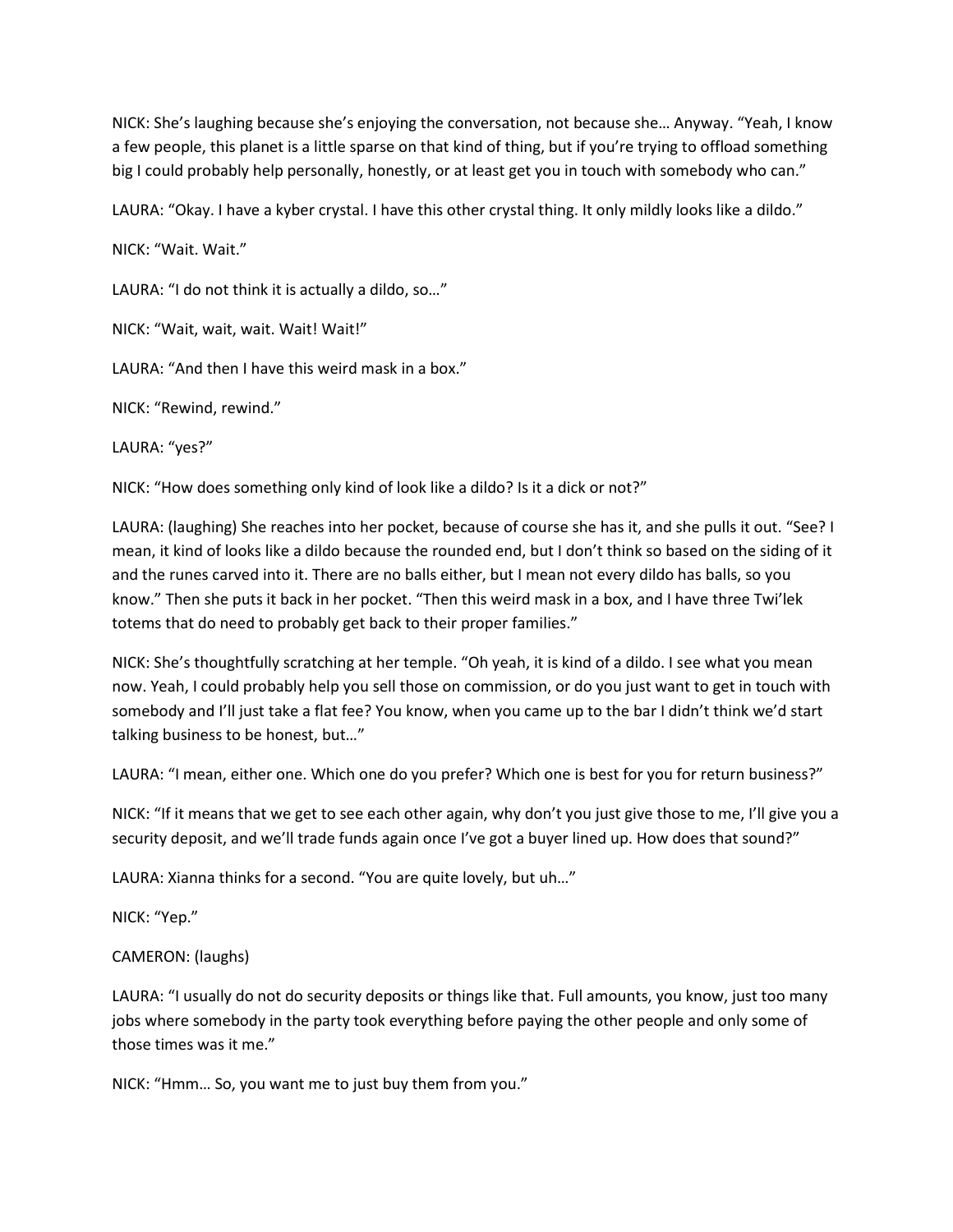LAURA: "We can do that, or you can hand me a buyer."

NICK: "Okay. Well, I can pay you now. It'll be faster. I won't be able to put as much together as that stuff is probably worth, but I'll get you a majority of it. Probably for the weird dildo thing, I think it's hilarious, I don't know what it is, but I could give you probably 2,500 Credits for it. The other stuff, the totems I honestly don't think we should be selling, that's kind of bad."

LAURA: "No, no, those aren't for selling. Those are for getting back to Ryloth, to their clans, you know."

NICK: "Yeah. I'm not gonna be going back to Ryloth, so you should hold onto those."

LAURA: "I mean, I don't really plan on… I mean maybe. I don't know. I'll hold onto them."

NICK: "The kyber crystal, I don't know what it's worth, you didn't show it to me, but—"

LAURA: She's like "Oh I have it right here!" She pulls it out. "It is a yellow one. I don't really know how much these are worth. I will be honest. Heh."

NICK: She notices that your hand kind of goes to the same part of your coat every time and pulls out different sized stuff and all these things.

LAURA: Yeah.

NICK: 'Man, you can sure fit a lot of stuff in your pockets, huh?"

LAURA: "I can fit a lot of things a lot of places."

(laughter)

CAMERON: I was waiting for a comment like that.

NICK: She laughs. "I could give you 600 for the kyber crystal. It's a decent shape, but I don't think it would be able to weaponize. You can see because…" She leans in and puts her hand on your wrist so she can point at it, and you can feel her body heat as she leans in and points to it. "See there's this major flaw right here in the middle? It would probably get ripped open if it had too much force on it, so you can't use it for a weapon."

LAURA: "Uh-huh, but you know, someone has a use for it somewhere."

NICK: "Oh absolutely, so I could give you 600 Credits for that."

LAURA: "I don't have the weird mask in the box thing with me. It is back on my ship if you want to go see it."

NICK: "Oh. Um…"

LAURA: (laughs)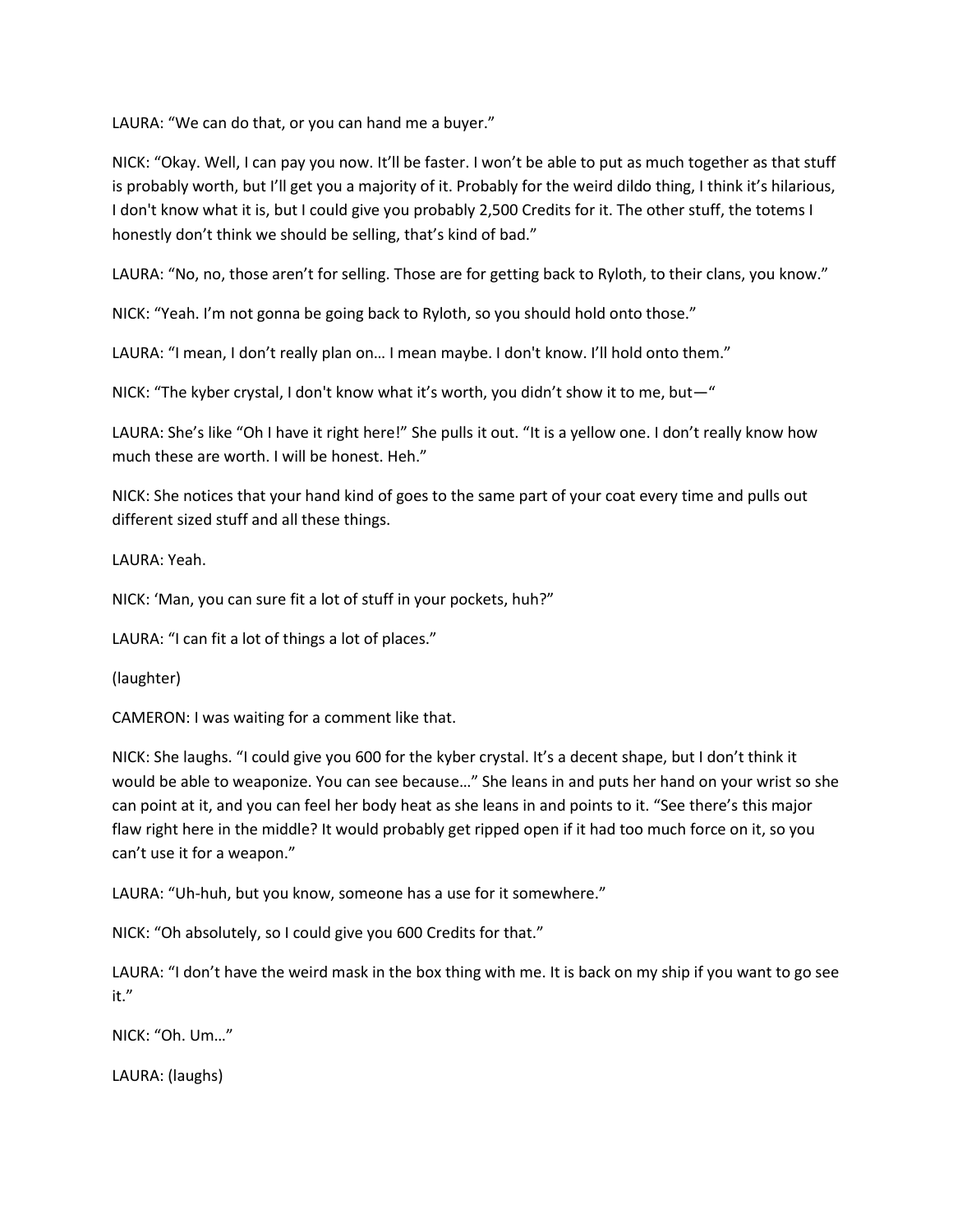NICK: She looks up for a second, and then she looks at the droid, and she pulls out a data pad and keys a code. You can see the back of the droid's head has six lights lit up on it in blue, and one of the lights flickers once and goes out. "Alright. I'm off the clock. Let's go see." And we're gonna cut away!

LAURA: Cut away. I don't know if we've set up any system of like… a sock. (laughs)

CAMERON: (laughing) We definitely have not. It has not come up yet.

LAURA: Ooh. Xianna probably puts a sock just on a wheel of the ship somewhere as she's going in. "Eh… There. They will know what that means."

NICK: You had a sock in your coat for this purpose.

LAURA: yeah. (laughs) Why not?

CAMERON: It was just leftover from when she was stuffing her boot.

NICK: Oh. Yeah. That makes sense.

CAMERON: There's a story reason why she has a sock.

NICK: Okay. We get a quick cut of Xianna having a sock, and there's no doorknob on the ship, and then looking around and there's a bolt sticking out of the wheel and just, 'huh…' and it's near where you would get on the ship, I guess.

LAURA: (smiling) yeah.

NICK: It's a gray sock. It's about the same color as the tarmac, but you know, I'm sure it'll be fine.

LAURA: yeah. It'll be fine. Yeah.

NICK: Then we get a shot of Nolaa talking excitedly and shaking around and you both lean in close and go up into the ship.

LAURA: Well, you hear the door close and then you hear, (clap, clap), and then disco music, (laughter) or whatever we decided disco music was called.

CAMERON: Jizco music.

LAURA: Jizco.

NICK: Nooo…

HUDSON: No.

CAMERON: (laughs)

LAURA: I'm putting it in there. It's called jizco.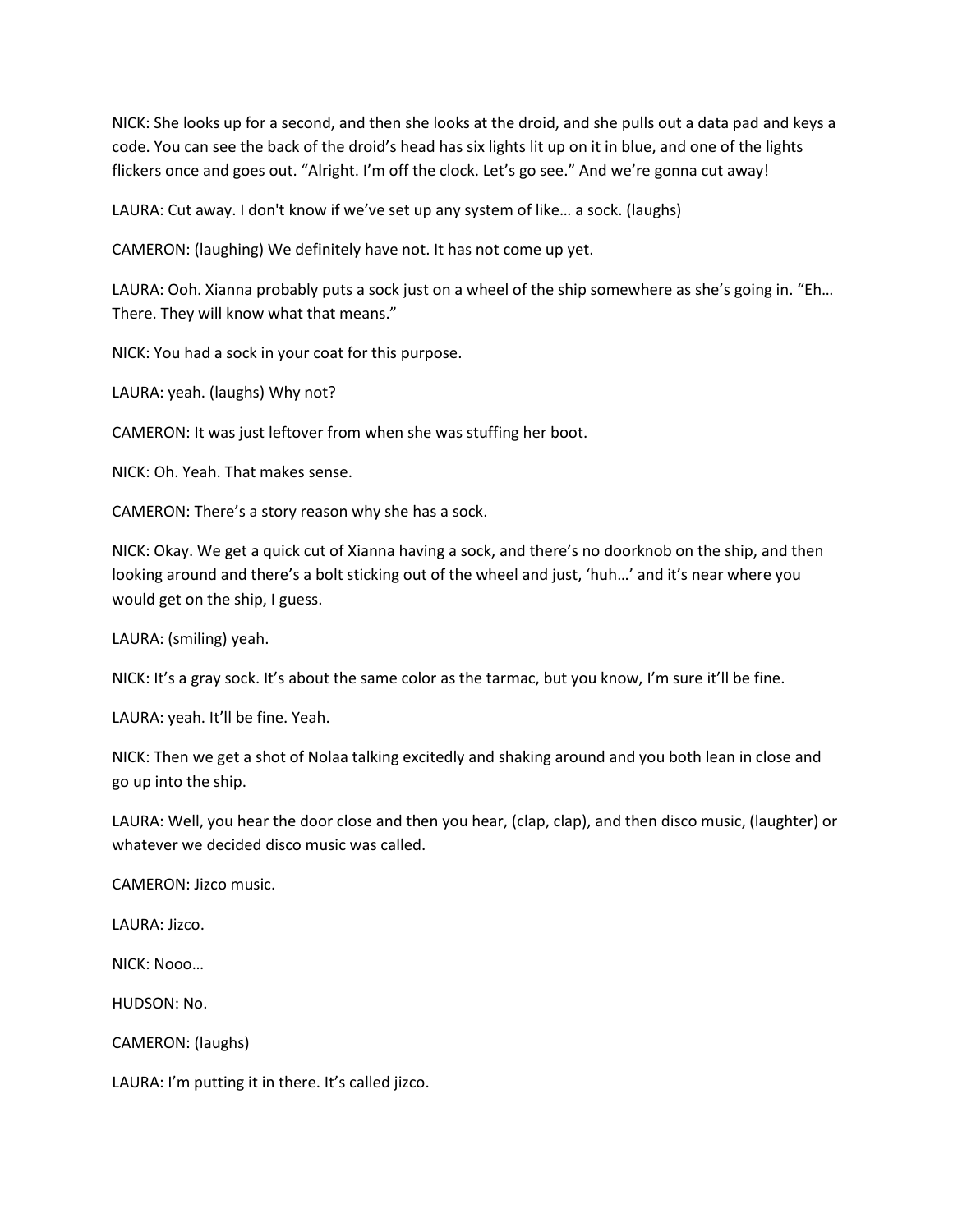NICK: Great. Building Star Wars canon one elicit meeting at a time. Okay. That's going on. Let's cut back to Karma and Tink. You have collected the bounty. You have collected your weapons. What else did you want to do in town?

CAMERON: We're eating popsicles.

HUDSON: We're eating popsicles. What has that done to my weapon? Do I need to increase damage or things like that?

NICK: You got a monofilament edge, I believe.

CAMERON: A monomolecular edge which…

NICK: That reduces your crit rating by one.

CAMERON: Yeah.

HUDSON: That's what it is. Okay.

NICK: Cool. We get a shot of Tink and Karma. Are you sitting next to the road eating popsicles? Are you standing by the stand eating popsicles?

CAMERON: We found a nice bench. We have our feet up on our cart. (laughing) We're just gonna keep rolling our hover cart around.

NICK: yeah, your errands cart that you use.

CAMERON: Yeah! This is our second errands cart, because the first errand cart got left with the hospital. (laughs)

NICK: That's true.

CAMERON: This is our replacement cart.

NICK: You have new toys, your newly upgraded weapons, so I think Tink and Karma are probably inspecting them while they eat the popsicles. As a reminder, what were your upgrades and then what does that do to the appearance of the weapon? Did you get it fancy-looking? Krylon usually adds a little flair when he makes weapon upgrades. Tell me about your weapons.

CAMERON: Alright. On my vibro-sword I got monomolecular edge and balanced hilt. The monomolecular edge decreases my crit rating by one, so my vibro-sword now crits if I have one advantage, and then the balanced hilt adds the Accurate 1 weapon quality, so I get a blue die for all sword slashes. On my carbine I got the night vision scope. It removes two black dice for darkness and it tracks heat signatures in all sorts of things, and through walls!

#### NICK & HUDSON: Ooh!

CAMERON: It doesn't differentiate between like a fridge giving off heat and a Human giving off heat.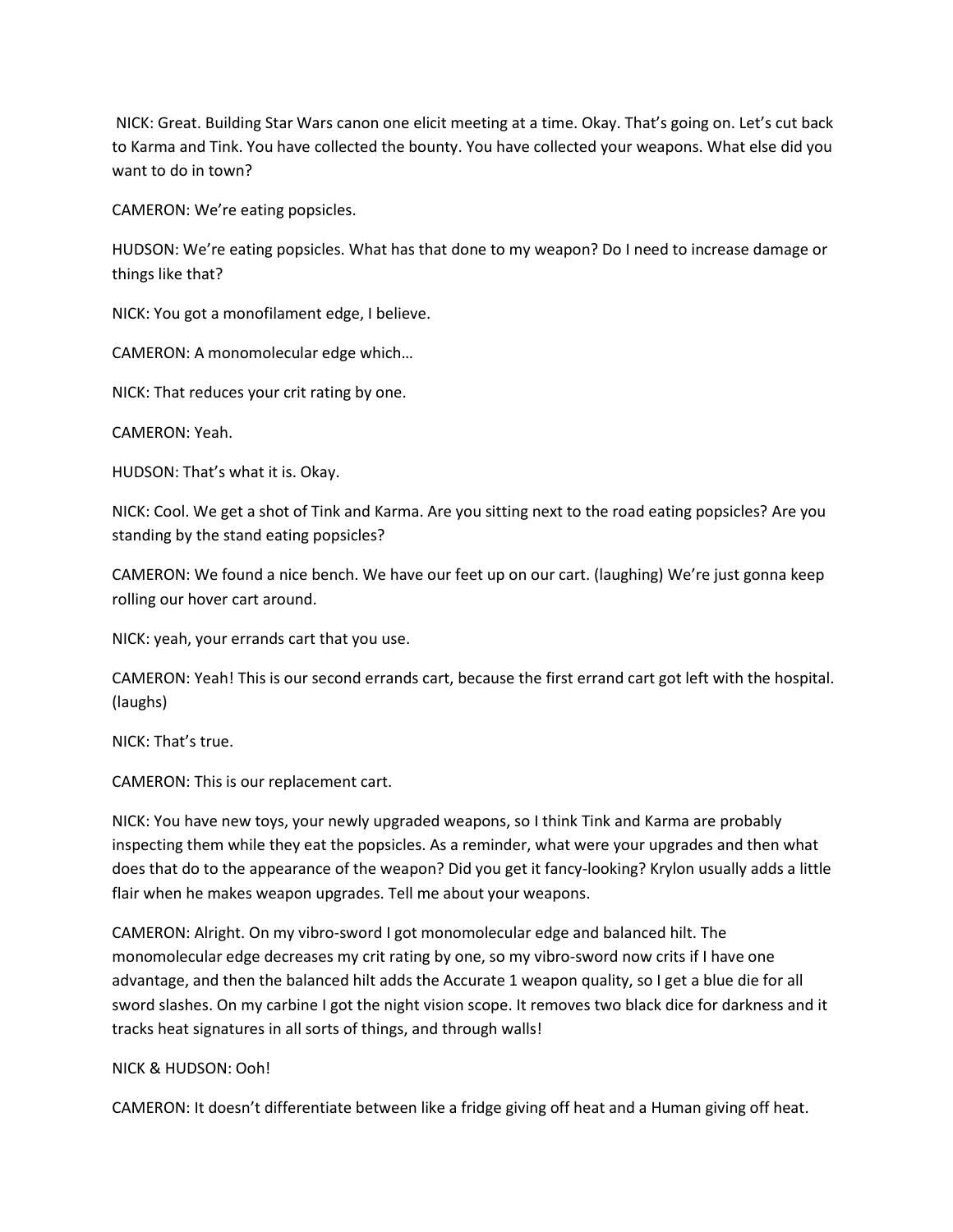HUDSON: How many walls?

CAMERON: I don't know. It just says through walls~

NICK: It's probably the range of the weapon. What does your carbine look like now? Does it have a blocky scope on top, or is it a new color?

CAMERON: It now has a scope on top. It starts small and gets bigger, and it has the lens on, it's kind of a green night vision color. Since Krylon wanted the scope paintjob to match the carbine paintjob, and even though Karma kept her carbine really nice it's still an older blaster, so he redid the paintjob in that, kind of like the Ravens black that's kind of black and green sheen to it. Then my vibro-sword just has a much nicer hilt now, memory foam hilt and is comfortable and isn't just the black duct tape that the Empire had on it.

NICK: Cool. Cool. Tink, does your vibro-axe—It's sharper now.

HUDSON: It's sharper now. It is very shiny. I can see my reflection in the blade, and the hilt has been polished.

NICK: Okay. Was there a cool pattern etched into it now or anything, or is it still just shiny and chrome?

HUDSON: It's still just shiny and chrome, but they did attach a bandana to it like when you're leaving Pet Smart (laughter) and it has the name and logo of the shop.

LAURA & CAMERON: Aww.

NICK: It's Krylon's Weapon Hotel, is what it says on the…

HUDSON: Yeah, Krylon's Weapon Hotel.

NICK: Oh man…

HUDSON: So that happens.

NICK: Okay. (laughs)

CAMERON: Goodness.

NICK: Cool. What do you do now? Do you head back to the ship? Have you finished your chores?

CAMERON: As we're eating popsicles I'll text Xianna. "Hey, where you at?" I'm guessing she doesn't respond though, because she's busy.

LAURA: No, yeah. There would either be no response or just a set of emojis that Karma and Tink probably don't understand. We're gonna say after a few minutes you get two or three emojis sent and you don't know what they mean.

NICK: It's a peach, the smiley face, and then a sock.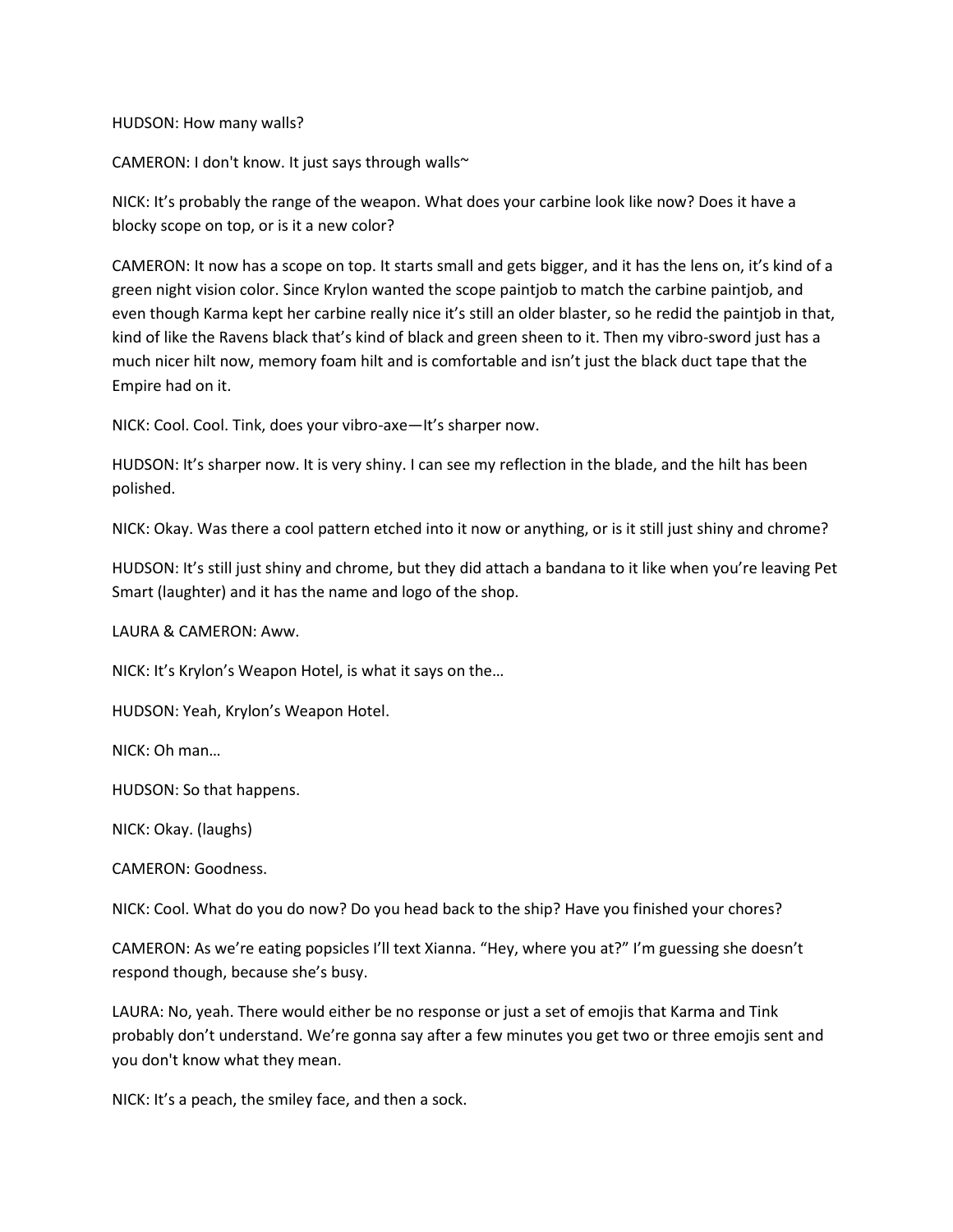CAMERON: "Is she grocery shopping?"

LAURA: (laughs)

HUDSON: "I mean, socks aren't groceries."

CAMERON: "No, but… I don't know. Does she need new socks now that she has less toes?"

HUDSON: "Maybe she hopped in a puddle and they're wet?"

CAMERON: "I don't know… She's happy about it."

HUDSON: "Yeah…" Then I kind of start to get a frown and I start to get this stare, like a thousand mile or thousand yard stare? How do you say it?

CAMERON: Either way! How far are you staring?

HUDSON: A thousand mile stare. "Karma…"

CAMERON: "yes?"

HUDSON: "Do you believe in an afterlife?"

CAMERON: (coughs)

LAURA: Whoa.

HUDSON: (laughs)

CAMERON: (laughing) karma like chokes on her popsicle a little bit. "Uh… Yes? I think I do, Tink."

HUDSON: "Okay. I was just thinking about Sabos, where he is, if he's anywhere."

CAMERON: "Well," insert fact about Togrutan lore here for what Sabos probably believed. (laughs. I don't know.

HUDSON: You could make it up at that point.

NICK: They don't have a lot.

LAURA: I mean, there are a lot of Force users, so it's probably just like you become one with the Force.

CAMERON: "Yeah. I think we're all part of the Force and the Force is part of us. You may say that I am one with the Force and the Force is with me… and the Force is with Sabos."

HUDSON: "Oh… Alright."

CAMERON: "So, I don't think any of us are ever really gone, we just can't see them anymore, but the Force is all around us."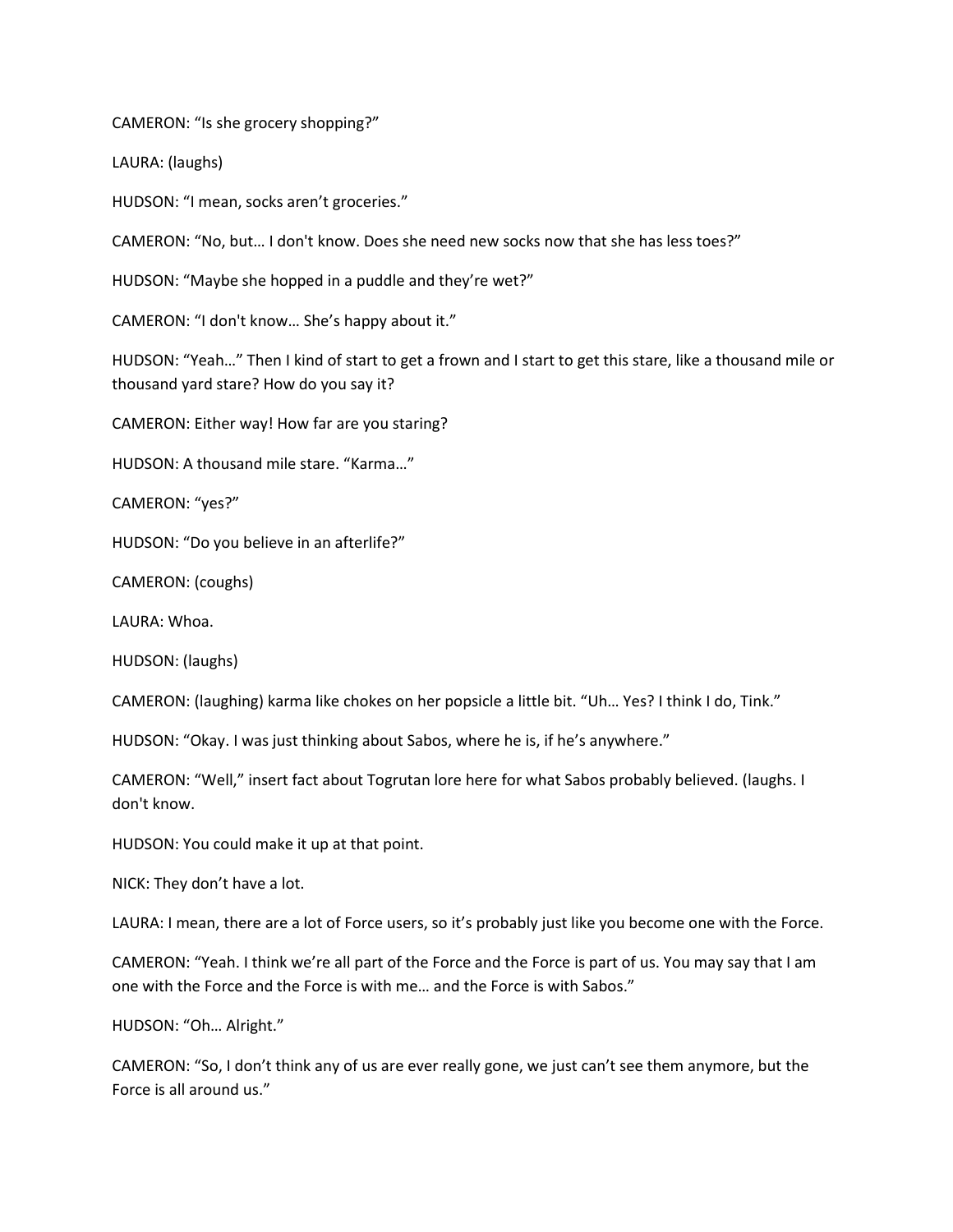HUDSON: "I could get behind that. Alright."

CAMERON: Karma knew Jedi. She's spouting Force shit.

HUDSON: Yep. "Thanks karma."

CAMERON: "You're welcome."

HUDSON: I just eat my popsicle more.

CAMERON: "Good talk!" (laughter) How long has it been? It's been a week since Sabos died?

NICK: Yeah, something like that. I think it's less than a week. It's been like five days.

HUDSON: So I should be sad still, this isn't like a…

CAMERON: Yeah.

LAURA: It's only been a few days.

CAMERON: This is still fresh. (laughs) We've gotten shot several times since then, though.

NICK: yeah, that's true. I think we have the shot of Tink being like 'well thanks, karma. I feel better,' and then it swipes to a disco ball and pounding disco music and you just see like a purple hand--

CAMERON: (giggles) Pounding.

NICK: Ugh. God damn it. I'm trying to do this tastefully.

CAMERON: (laughs)

NICK: You see a purple hand and a green hand holding each other and then it cuts back to whatever the next scene is.

CAMERON: "Alright. You ready to head back to the ship"

HUDSON: "Oh yeah."

CAMERON: We push our cart back to the ship.

NICK: Do you think either of you would notice a gray sock on the wheel of the ship?

CAMERON: Karma 100% notices the sock, grabs it and goes, "ugh, kids," and then just goes and tosses it in the laundry chute.

HUDSON: (laughs)

LAURA: (laughs) We have a laundry chute. Okay.

CAMERON: yes, and then parks the cart in its section with our speeder bikes.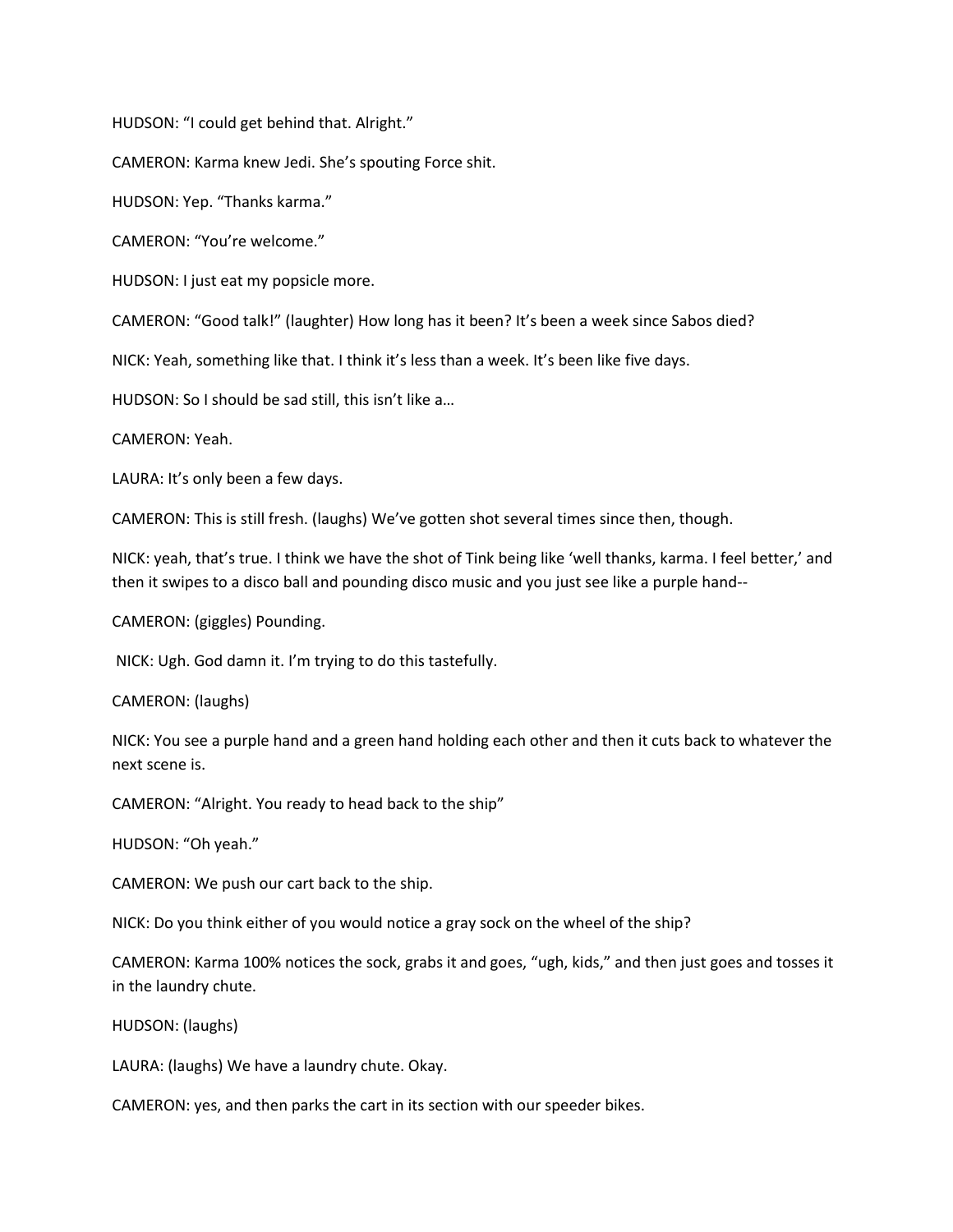NICK: Can I get a Perception check from you, Xianna?

LAURA: Yes. What would the difficulty be?

NICK: How distracted do you think you are?

LAURA: Extremely distracted!

NICK: So probably hard, and I'm gonna flip a dark side point.

CAMERON: (laughs)

LAURA: Let's see!

CAMERON: Please say you fall prone.

LAURA: No. Three successes, two threats.

NICK: Two threats… Ugh. None of my threat ideas are things I want to put on the internet.

(laughter)

HUDSON: 'This is a Snickers wrapper.'

NICK: You hear people coming onto the ship. The threats are that Nolaa totally doesn't. She's doing her own thing. Do you care?

LAURA: "Oh! Oh. Wait, wait, wait. Wait. Okie."

NICK: "What? What is it?"

LAURA: "I think my crew members are back. I do not know how they feel about bringing other people onto the ship. Hold on a second." There almost certainly has to be a closet full of silk robes at this point in Xianna's room. She's probably taken them all from the costume closet that we have.

NICK: No, no, no. We get a flashback to the fancy ball that you all went to, and somehow during the procession up Xianna must have raided some of the other ships, so they're like Imperial marked silk robes, or the party had gift baggies that came with stuff and she took like six of them.

CAMERON: The party 100% had gift baggies.

LAURA: Oh! Because the party was being thrown by Falx, and Falx would absolutely put in Imperial silk robes that are too short.

CAMERON: They have matching slippers too, though.

LAURA: There are matching slippers. She doesn't put the slippers on. She just throws the robe on and pops her head out. They would probably have to walk into the ship a little bit to see her based on how the layout is.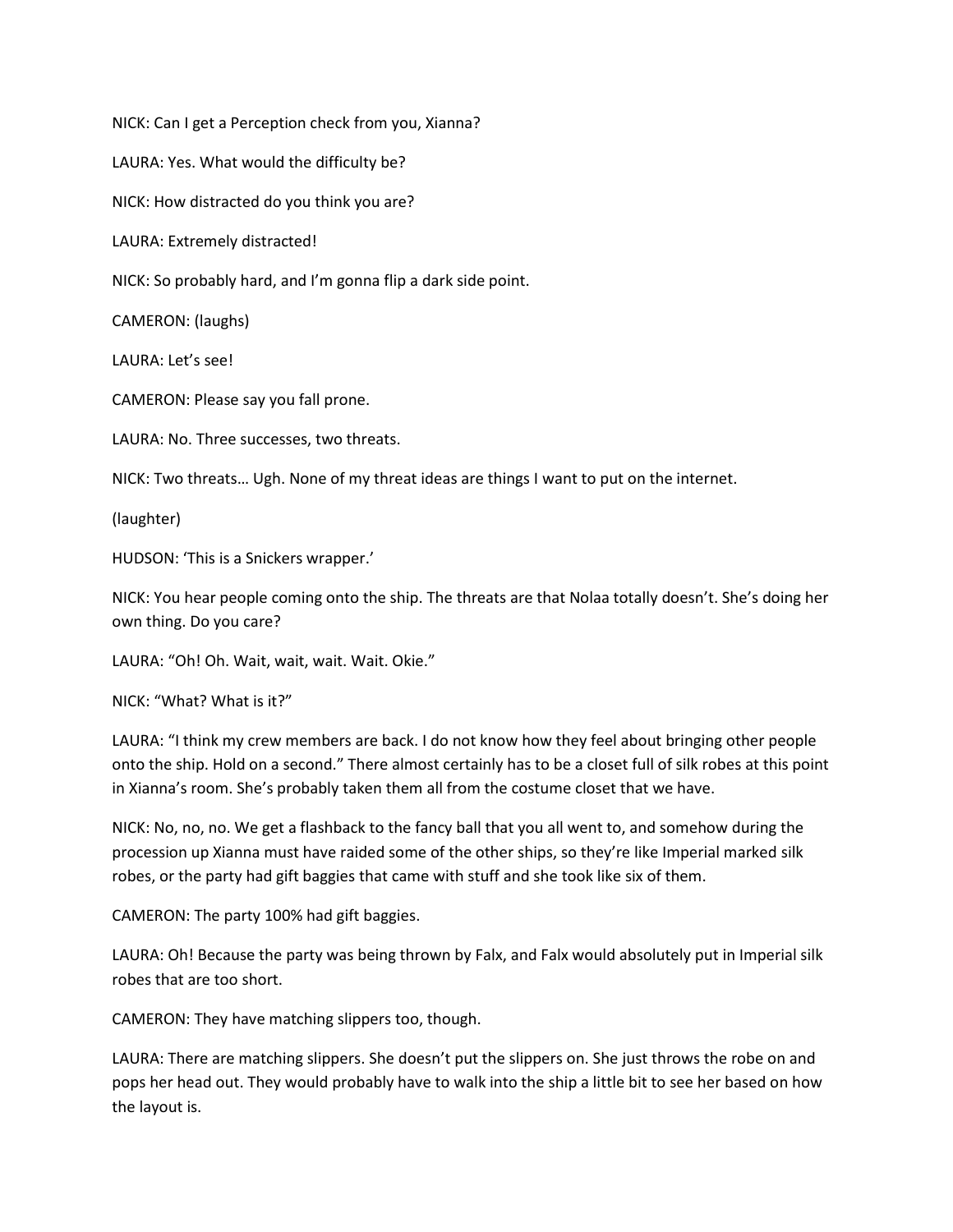NICK: Probably. We definitely get the shot of Xianna in the robe looking through the door and you can see Nolaa on the bed with the sheet up to the collarbone shot.

LAURA: The tasteful collarbone sheet.

CAMERON: Mm-hmm.

LAURA: Yes.

NICK: She's just chilling out. She doesn't seem that worried.

LAURA: "Ello~ Karma? Tink? I hope it is you two and not like, um, anyone else."

NICK: 'It's me, Zubo!'

(laughter)

LAURA: 'It'sa me, Mario!'

NICK: (smiling) I'm just kidding. Zubo's not there.

HUDSON: "Hey Xianna. It's intruders. Ha-ha."

LAURA: "Okay Tink, it is you. Did you two not see the sock that I left?"

CAMERON: "yeah, we really need to talk about the cleanliness level on this ship. Okay guys?"

LAURA: "Oh. Do you not know what a sock means?"

HUDSON: "Yeah. Someone forgot to put it in the hamper."

LAURA: "No, no, no…"

NICK: You all hear laughter from the room.

LAURA: "Maybe this is just a Rylothian thing to put a sock… I feel like I've seen it on other planets too, so um… I have a friend over."

CAMERON: "Oh. My boys had a different system. Should not use… Okay. Yeah. Sock equals that. Okay, got it."

HUDSON: "Ohh…"

LAURA: "Oh! Oh. You're a cool mom! Cool." Xianna does a little thumbs up.

CAMERON: (laughs) They're adults.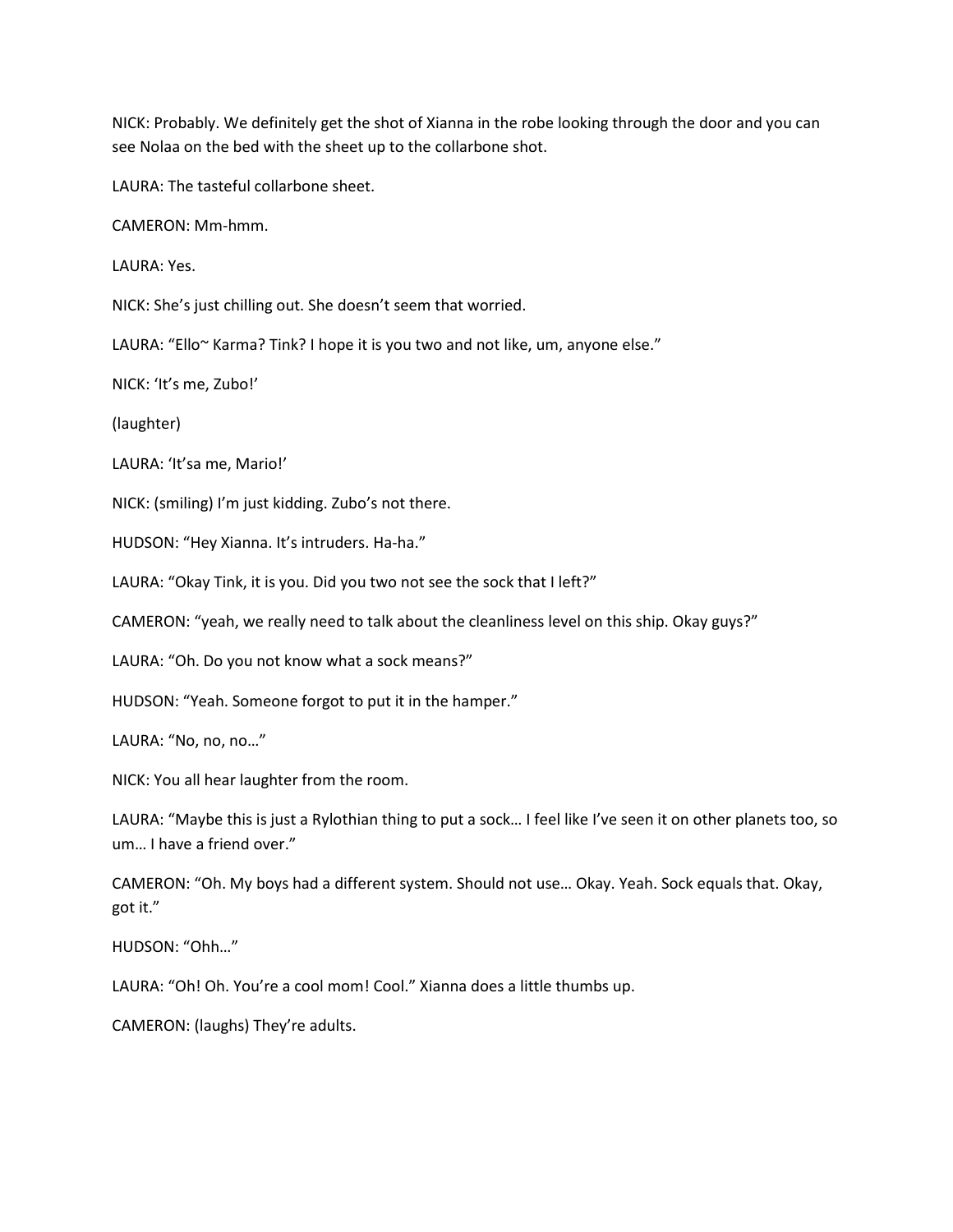LAURA: "Cool mom! Okay. I'm going to close this door now, and you are going to hear jizco music and noises. Do not be weird about this." She pops her head in and pushes the door and just stares at them as the door closes.

CAMERON: Karma waves creepily. (laughs)

LAURA: And then you hear the two claps again, and you hear the music happen again, and lots of giggling and noises.

NICK: Yeah… and we're gonna stop that scene.

(laughter)

LAURA: Yes.

NICK: That's a good place to stop.

HUDSON: I turn to Karma and I go, "(mouth click) Nice~"

CAMERON: (laughs)

NICK: The ship gives a proximity claxon. It's not the 'you're about to blow up' alarm, but it's one step below that. It's a long, low pitch, and everyone knows that means something's bad. Over the intercom you hear someone say, "Hey, come on out of there."

LAURA: (shouting) "We are not ready yet"!"

HUDSON: "Uh, so they can't. I wonder who that is."

CAMERON: Can we hear them from inside the ship?

NICK: They've gotten into your intercom.

CAMERON: Oh. "Tiiink! How did they hack our ship?"

HUDSON: "What are y'all doing in there?! I don't… know. How'd y'all hack our ship?"

CAMERON: (laughs)

NICK: "Karma Nailo, I'm callin' you out!"

CAMERON: Karma looks surprised. "Sorry, do I know you?"

NICK: (smiling) He can't hear you. It's just like a broadcast situation.

CAMERON: "Hmm. Do we go out there?"

HUDSON: "Sounds like you're being called out, not me."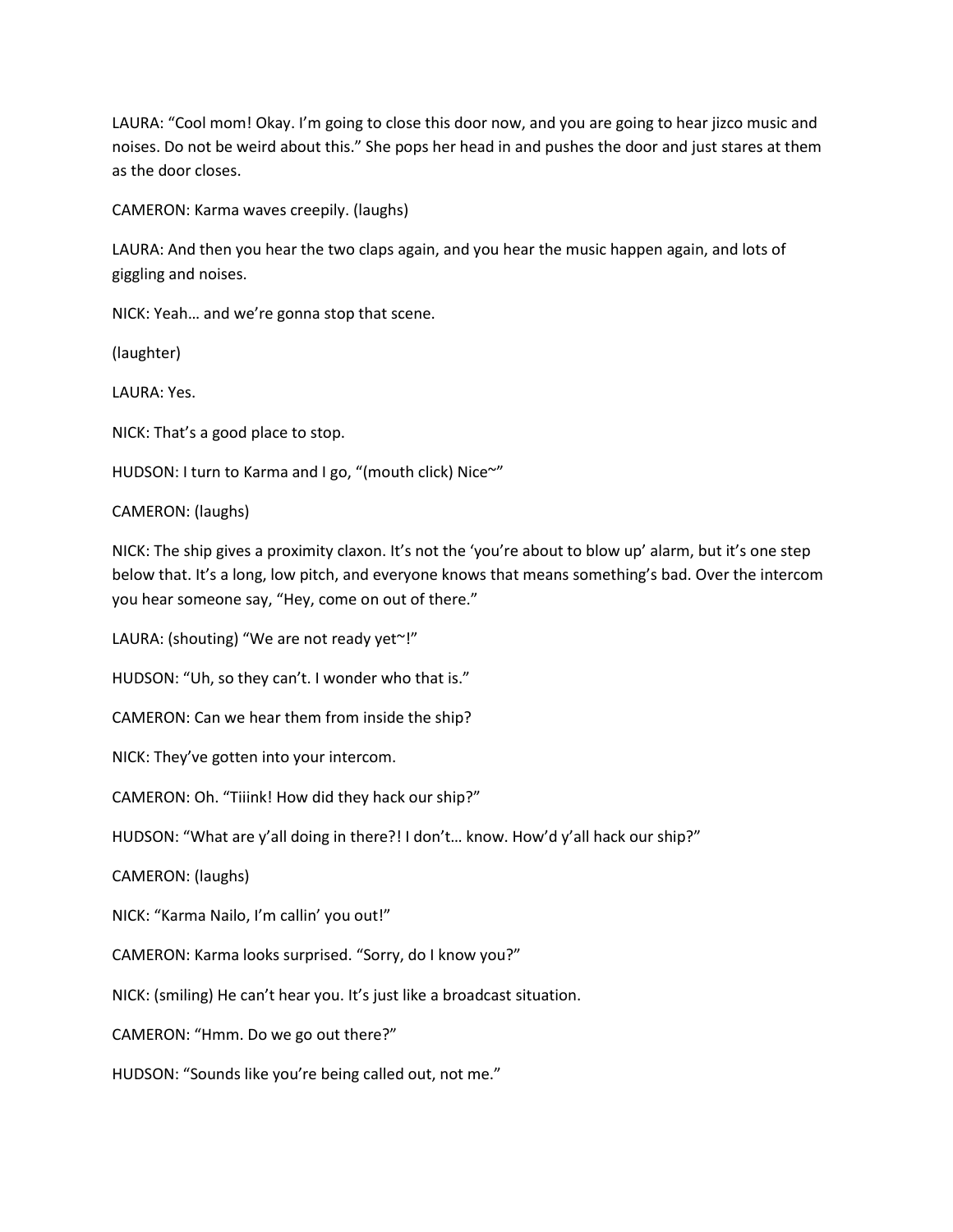LAURA: At this point Xianna and Nolaa are in the Imperial silk robes and the slippers now and are out standing in the doorway. "Oh. It is not for me or Tink. Uh… I guess if you want to go out."

NICK: So, what do you do?

CAMERON: Alright. We get the cool anime shots of Karma sliding her new sword and do the hilt on the back and attaching the carbine and flipping it around. I guess Karma's gonna go outside.

HUDSON: "I got your back!" I follow.

LAURA: "We are going to get caf, so uh, see you later. Heh."

CAMERON: "Y'all have fun. Be safe." (giggles)

LAURA: "We're just getting caf… It's—"

CAMERON: (laughing) Karma's gone already.

LAURA: "I only touched the pot one time and it was too hot. I know to use the handle now. I know!" (laughs)

CAMERON: It cuts to our caf maker and there's now a sticker on it that says Caution: Caf is Hot.

NICK: (chuckles) Great.

LAURA: There's a big handle but only one section has the insulated silicone around it, so if you accidentally grab the handle too high or too low you'll burn yourself.

NICK: Xianna has this posture of embarrassed defeat and Nolaa just kind of looks confused and pats her on the shoulder, and then they disappear into the ship. Karma and Tink head down the gangplank and there is a man standing there, he's got a black, flat brimmed hat on and he's wearing a vest, and he has a heavy blaster pistol on his waist in a holster that is unbuckled so he could draw. "You Karma Nailo?"

CAMERON: "To whom am I speaking, please?"

NICK: "My name is Jake. I'm the premier bounty hunter on this planet, and you're on my territory."

CAMERON: Karma holds up a finger and tries to look him up.

NICK: He crosses his arms. 'hey- Don't- Come on. Don't do that. Ugh." You can see behind him probably 15 yards back, standing about mirror to where Tink would be, there's an older, shorter bald guy who's pretty wrinkled and trying to look serious but thinks it's funny. In about 20 seconds you're able to pull up Jake from Engebo 5. He is not wearing khakis, but he is--

CAMERON: (giggles) He is wearing a red polo, though.

NICK: No, he's wearing a vest and a white shirt. He is a very new bounty hunter. He's been bounty hunting for maybe three months. He has one confirmed capture and it was for parking tickets. He's like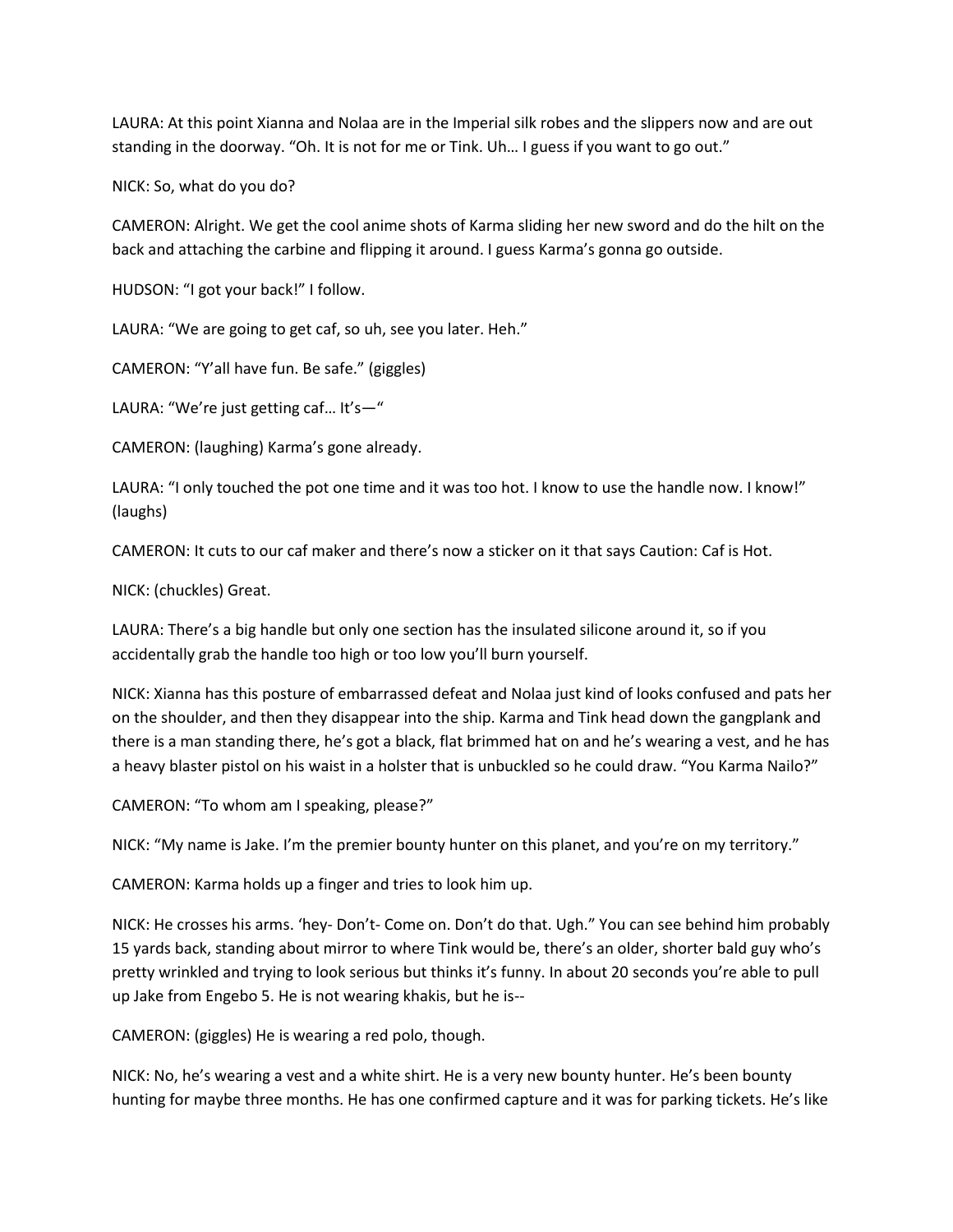real life bounty hunters where you use mostly mace and the job isn't nearly as cool. Apologies to any actual bounty hunters listening. I know your job is dangerous. Anyway.

CAMERON: Karma accepts your apology.

NICK: Yeah.

CAMERON: karma looks at it. "Aww…" (laughs)

NICK: He looks visibly annoyed. "Here's how this is gonna go. My friend here is gonna throw a credit chip in the air. When it hits the ground we're gonna shoot—"

CAMERON: "At the credit chip?"

NICK: "At each other. We're gonna prove who's the fastest hand on Engebo 5, or you could leave and be branded a coward."

CAMERON: "Hmm… I mean, If it's you doing the branding I'm not really concerned about it."

NICK: "Everyone will know. I'm an influencer."

CAMERON: "heh." Karma sets her data pad down. You can see it defaulted back to her page and it's just continuously getting requests and shit, and she's not concerned about it.

NICK: (laughs) It just says 99+.

CAMERON: Yeah, but she keeps getting the notifications that someone else tried. "I really don't wanna shoot you. … That was the end of my statement. You can respond now."

NICK: "(stammers) I… But… I called you out. We have to fight now. That's how this works."

CAMERON: "You know, the bounty hunters tend to be more of a brotherhood, and the shooting of other bounty hunters is kind of frowned upon, and by kind of I mean very."

NICK: "Look. He's about to throw this credit chip and then I'm gonna draw. You do what you want. Hit it, man." The guy takes a credit chip and he tosses it into the air.

CAMERON: I wanna shoot the credit chip.

NICK: (smiling) Oh shoot. Okay.

CAMERON: So it never hits the ground. (giggles)

LAURA: At this point Xianna and Nolaa have walked out onto the plank up next to Tink holding their caf in the mugs. "Okay. Okay. Oh, shoot off, okay. I hope Karma shoots him first."

HUDSON: Somehow I have a bucket of popcorn now.

(laughter)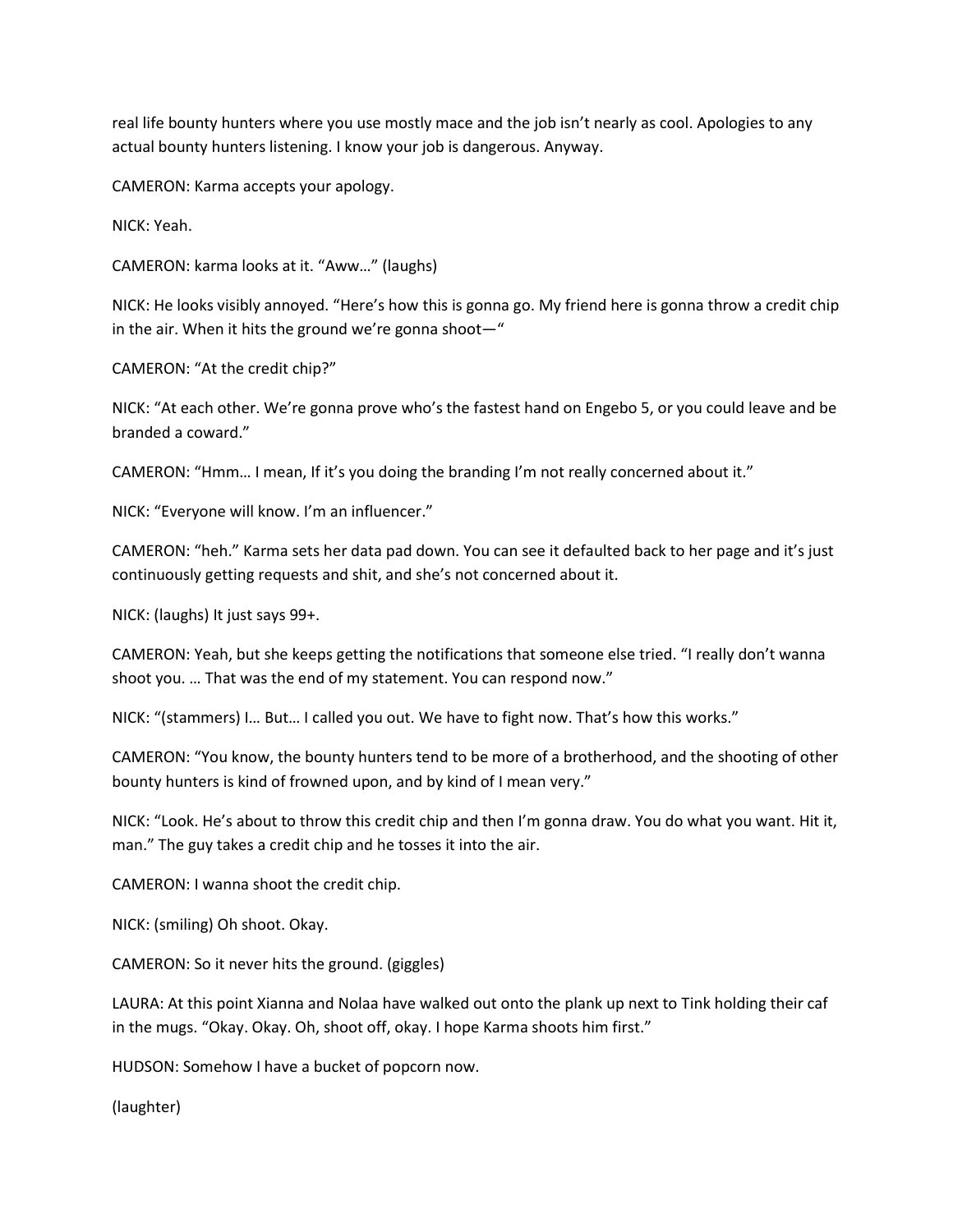NICK: Okay. Roll me a… shooooting check, I guess?

HUDSON: Ranged?

NICK: Ranged: Heavy. Well, I know what it's called!

CAMERON: (laughing) A shooooting check.

NICK: Well, so, I was going to make you roll initiative, but you're drawing so much earlier than he is expecting I don't think you have to beat him with initiative. He wouldn't be ready for you to ignore the credit chip, because that would be murder.

CAMERON: And I have Quickdraw, so…

NICK: Oh, you do. That's really cool. You quickdraw your rifle off your back and it's gonna be a hard shooting check.

CAMERON: Okay. Let's see. There are no walls nearby, so that doesn't help me…

NICK: To see through the walls? (laughs)

CAMERON: To see through. Yup.

NICK: Very important.

CAMERON: Um…

NICK: Are you still checking your talents?

CAMERON: Well, I was just gonna ask, has the credit chip acted this encounter yet? (laughing) Can I have a blue die for Quick Strike?

NICK: No. You can have the—Yeah. I would say this is sort of quick striking against him, and he hasn't acted yet.

CAMERON: Okay. Cool. Two of my yellows came up blank, but I have three successes, three threats, and a triumph.

NICK: Okay… So you shoot the credit chip. Do you have an idea for the triumph? I kind of do. I was thinking that the credit chip is completely obliterated, vaporized, so nothing ever hits the ground, and he's just waiting for too long and then he realizes what you did. He flinched when you shot, and then the credit chip never hits the ground, and he realizes what happened and he's just stunned. He keeps his hands up and you're able to just turn and go back on the ship. You completely defused the situation. Does that work for you?

HUDSON: I clap.

CAMERON: And I would like to not fall down, as part of my triumph.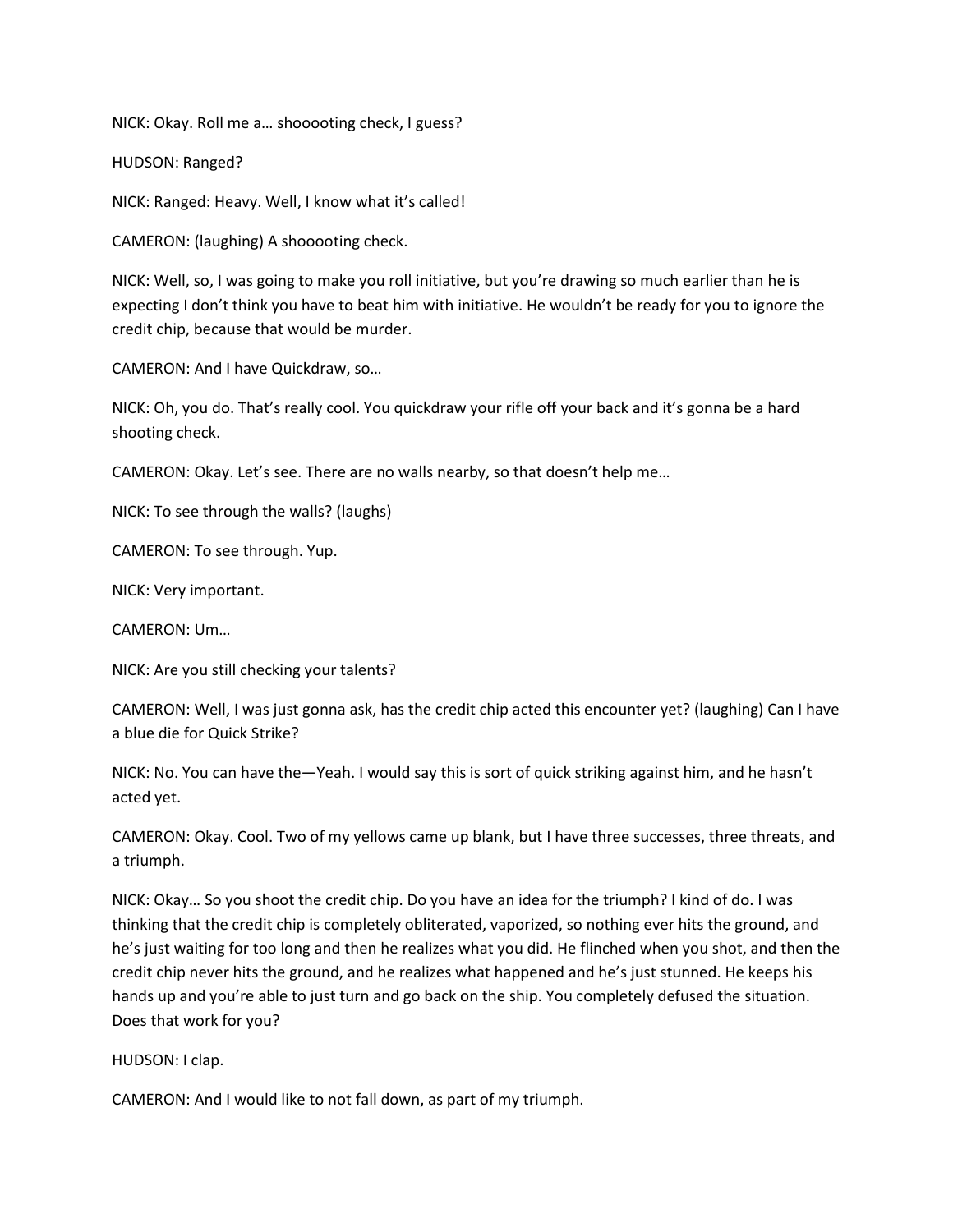NICK: (smiling) No! That's gonna be so funny!

CAMERON: (smiling) Nope! I would like to not fall down as part of my triumph.

NICK: … Fine.

CAMERON: (laughing) I don't want to do this super badass thing and then fall.

NICK: (laughing) I wanted it to be, and then you trip walking back up the ramp, but you're just like 'fuck yeah, holster, turn, everyone applauds, guy looks like an idiot… trip-fall!'

LAURA: Xianna's shaking her head because she was really happy for a second because she thought Karma was just gonna shoot the guy before the coin hit, and was like "yes, that is how you do it," and then was like "ugh… you should have just shot him. He would be dead. You could have just shot him first."

CAMERON: "See, here's my reasoning though. You noticed that blaster bolt was red?"

LAURA: "Mm-hmm?"

CAMERON: "Yeah. I didn't want to shoot him, because I wasn't quite sure if Krylon had set it back to stun."

NICK: (laughs)

LAURA: "I mean, then he would be stunned, I guess. Oh well."

NICK: We get a flashback to Krylon as he's attaching all the parts and cleaning all the parts. He looks at the stun/kill switch and it's on stun. "Huh, that's weird," and flips it to kill where it should be in his mind.

We see everybody go back onto the ship. I think at this point Nolaa probably runs into the ship and grabs her bag of stuff. "Hey, this has been fun, but I've got some stuff…"

LAURA: "Um, so I was going to sell you some things. Do we want to just do that later?"

NICK: "Yeah. I think this is a good start. I used up most of my funds. I don't want to be awkward about that. I gotta go." And she takes off very suavely. She's still wearing the robe. She just grabbed her stuff in a bag and is…

LAURA: Yeah. (laughs)

CAMERON: "Bye Nolaa! Come again soon!"

NICK: "Oh, it was good to see you, karma."

HUDSON: Ha!

CAMERON: Heheheh.